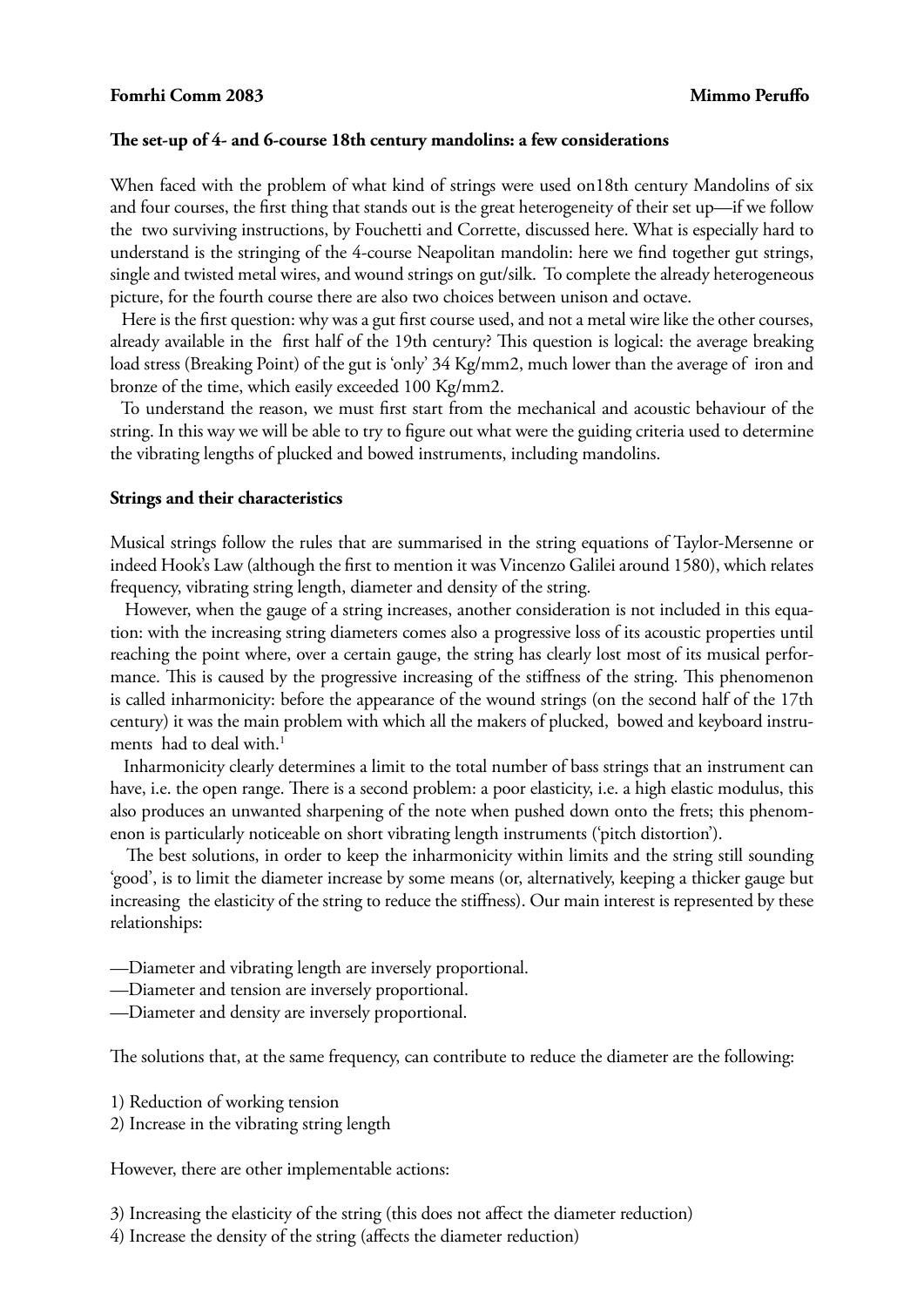Point 1 is exclusively a decision of the player: according to the ancients the right string tension (which I argue is better called the right feel of tension) is when the strings are not too stiff, nor too slack under the finger pressure. There is, however, a lower tension limit otherwise not only you can lose the finger control on the strings but also the acoustic power, its 'fire', along with the increase of what is commonly called 'pitch distortion' due to the fact that the strings are too slack and so out of the control of the performer.

 Point 2 depends only by the luthier. This solution was adopted from ancient times on the harp, but later also for keyboards, theorboes/archlutes etc, where the vibrating string length increases, step by step, towards the bottom strings making them, step by step, thinner than they would otherwise have to be; proceeding in this way, the inharmonicity is under control.

 Points 3 and 4 depend on the string maker: the appearance of the wound strings in the middle of the 17th century can be considered a good example of point 4; a roped gut string/a very high twist string an example of point 3.

 At the end of the day, the only point on which the luthier can act is point 2, where vibrating length and diameter are inversely proportional (assuming that the performer has already done his or her job in the choice of the right feel of tension).

 In the 16th, 17th and (maybe) the first half of the 18 century, the problem of string inharmonicity was well-known to luthiers: it can be seen, for example, from the still existing bowed and plucked instruments, whose vibrating string lengths are all related to the frequency of the note on the highest string and the hypothetical standard pitch: in practice we are speaking of the well-known rule of those times to tune the first string as high as possible just before it broke.

 In order to optimise the sound performance of a musical instrument luthiers therefore followed the rule of using the maximum vibrating length possible for a given treble note indicated by the customers (depending on the region and its related pitch standard) only in that way could all the strings have the minimum gauge at the right feel of tension for the benefit of the overall acoustic performance.

 However, the vibrating length cannot be increased as desired because of the limit imposed by the breaking load of the first string: there is a limit that we call upper limit. At the same time, it is not possible to increase the number of bass strings (i.e. increasing the open range) because there is another boundary called the lower limit. In other words, the full open range of a musical instrument is enclosed within these two borders.

 The so-called lower limit, however, using pure gut strings, begins to heavily manifest itself when the frequency range between the first string and the last reach, more or less, two octaves. Only the 6-course mandolin has this range; the 4-course instrument does not. Generally speaking, the problem was, however, partially solved after the middle of the 16th century by the introduction of a kind of very elastic and/or denser bass gut strings and then totally solved by the introduction of wound bass strings in the second half of the 17th century. In the second half of the 18th century, the wound strings were probably in universal use.

#### **The upper limit**

When a string of any material is progressively stretched between two fixed points (i.e., the vibrating string length), it will at some point reach a frequency where it will instantly break (breaking point). In the case of a modern gut string, the average value of this frequency for a vibrating length of one metre is about 260 Hz (actually, after several tests, I have found a range of 250-280 Hz), which is a slightly low C.

 The value of such a limit frequency, known as the 'breaking frequency', is completely independent —as strange as it may seem—of the diameter and this can easily be verified both by mathematics (applying the general formula for strings) and empirically. By changing the diameters, the only changing parameter is the tension value always corresponding to the breaking point (i.e. the breaking frequency). The breaking frequency is inversely proportional to the vibrating length at which the string is stretched.So, if the string length is cut down to a half the frequency doubles and vice versa.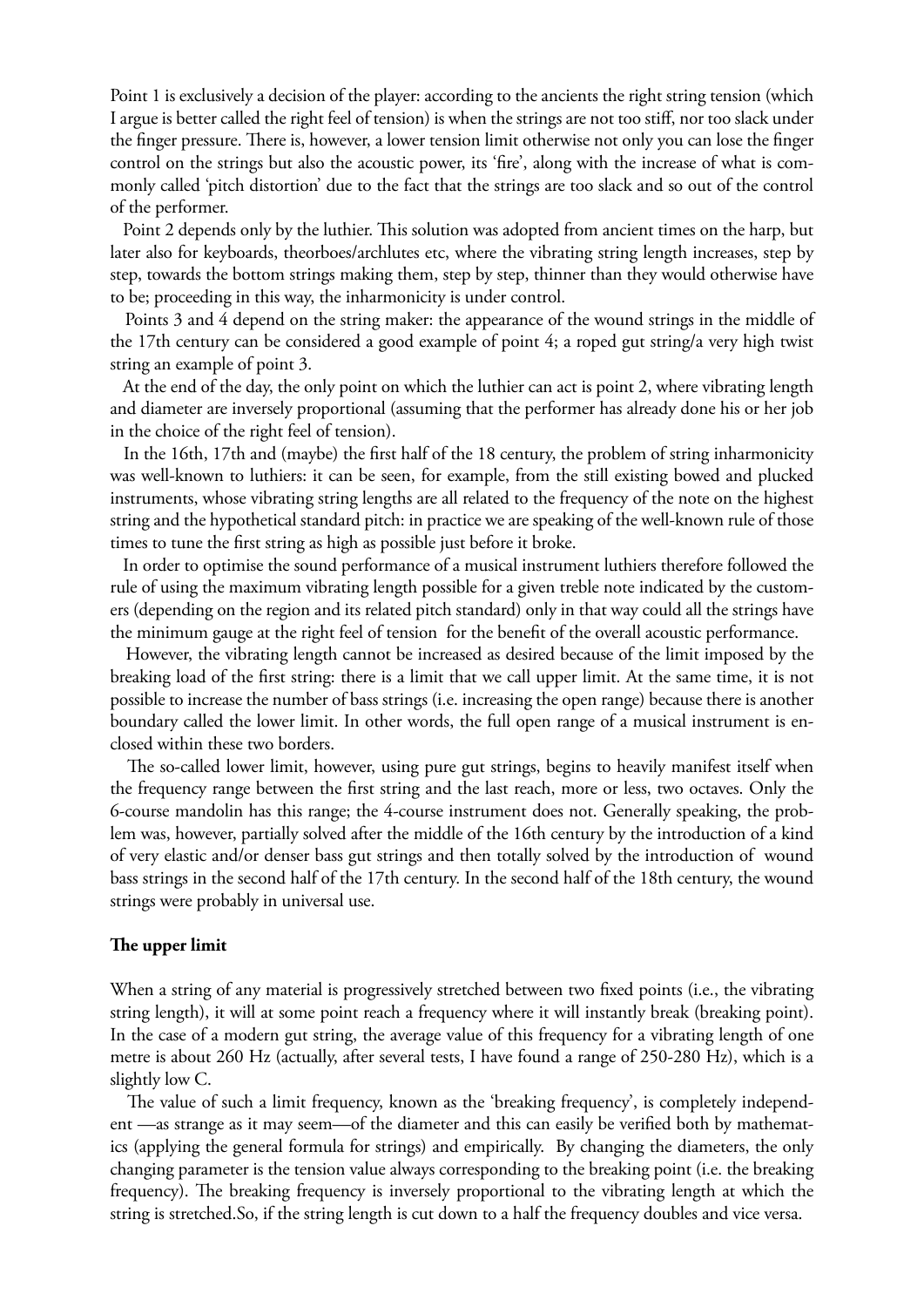This means that the product of the vibrating length (in m) and the breaking frequency (in Hz) is a constant defined as the 'breaking index', or more simply FL product (i.e. vibrating length x breaking frequency).

By introducing the breaking index into the string formula, considering a unit section of  $1 \text{ mm}^2$  (that is equal to 1.18 mm in diameter) at 1.0 m of vibrating string length, at the corresponding breaking frequency value in Hz we obtain (of course) the breaking load stress value of 34 Kg/mm<sup>2</sup>. In other words, a string of 1.18 mm gauge, 1.3 of density, 1.0m, length, under 34 kg of breaking tension will reach a music pitch limit of 260 Hz. In short: the breaking point of a modern gut string, according to our practical tests, ranges from 33 to 38 Kg mm<sup>2</sup>, which is equivalent to a breaking index of 250-280 Hz/m (mean value: 260 Hz/m).<sup>2</sup>

## **Breaking vibrating length**

Going back to our main topic, a luthier thinks the other way round from what has been just explained; it is the frequency of the first string which is the first parameter to be fixed when designing a musical instrument such as a mandolin, lute, etc. By dividing the breaking index for the desired first string frequency, you will obtain the theoretical vibrating length limit where the string will break when reaching the desired note (breaking point):

 This is a simple proportion: 260: 1 meter = 1st string's frequency: X (were X is the vibrating length to be attributed in metres). In the case of a 6-course mandolin whose first string is a G: 698.5 Hz (at 18th-century French pitch of 392 Hz)<sup>3</sup> we obtain a result of 260/698.5 = 0.37 m. This is therefore the vibrating limit length where we know that the string will break reaching the note G (here we are referring to the ancient French pitch standard of 392 Hz).

 The choice of vibrating 'working' length should therefore consider a prudential shortening of this limiting length. But how much? The more the are shortened, the thicker the strings are with the risk of losing acoustic performance.

#### **Prudential shortening or working index**

Examining the vibrating string lengths of the plucked and bowed instruments of the tables of Michael Praetorius (*Syntagma Musicum*, 1619) makes it possible to calculate their working index and put them in correlation to the gut breaking index. This allows us to understand the security margin adopted in those times.<sup>4 and 5</sup>

 However, in the various calculations, unfortunately the scholar Ephraim Segerman has taken as a reference the average breaking load value—or breaking point—of a modern gut string found in the literature: 32 kg mm<sup>2</sup> (which is equivalent to a breaking index of 240 Hz/m) that is actually lower than the reality.

 So, this value can be placed on a 'lower quadrant' of the range of breaking loads that we have found in today's commercial strings during our experiments (we will here suggest the average value of a breaking point of 34 kg/mm2, equal to 260 Hz/m of breaking index).

 However, comparing the breaking index of 240 Hz/m with all the other working indexes, he found that the choice of the vibrating working length of the lute family and some gambas (viola bastarda for example) was about 2-3 semitones below the breaking index (and hence also of the theoretical vibrating length that we calculated before).

 Considering our example, therefore, shortening of the strings by two / three semitones would represent the real vibrating length to be adopted (corresponding to a G of 392 Hz): 32.9 / 31.1 cm, values that are actually found in the 6-course mandolins of the time.

 To give concrete evidence of what has been said so far, we have subjected a gut string to a progressively increasing tension (stress) and measured the related stretching (strain).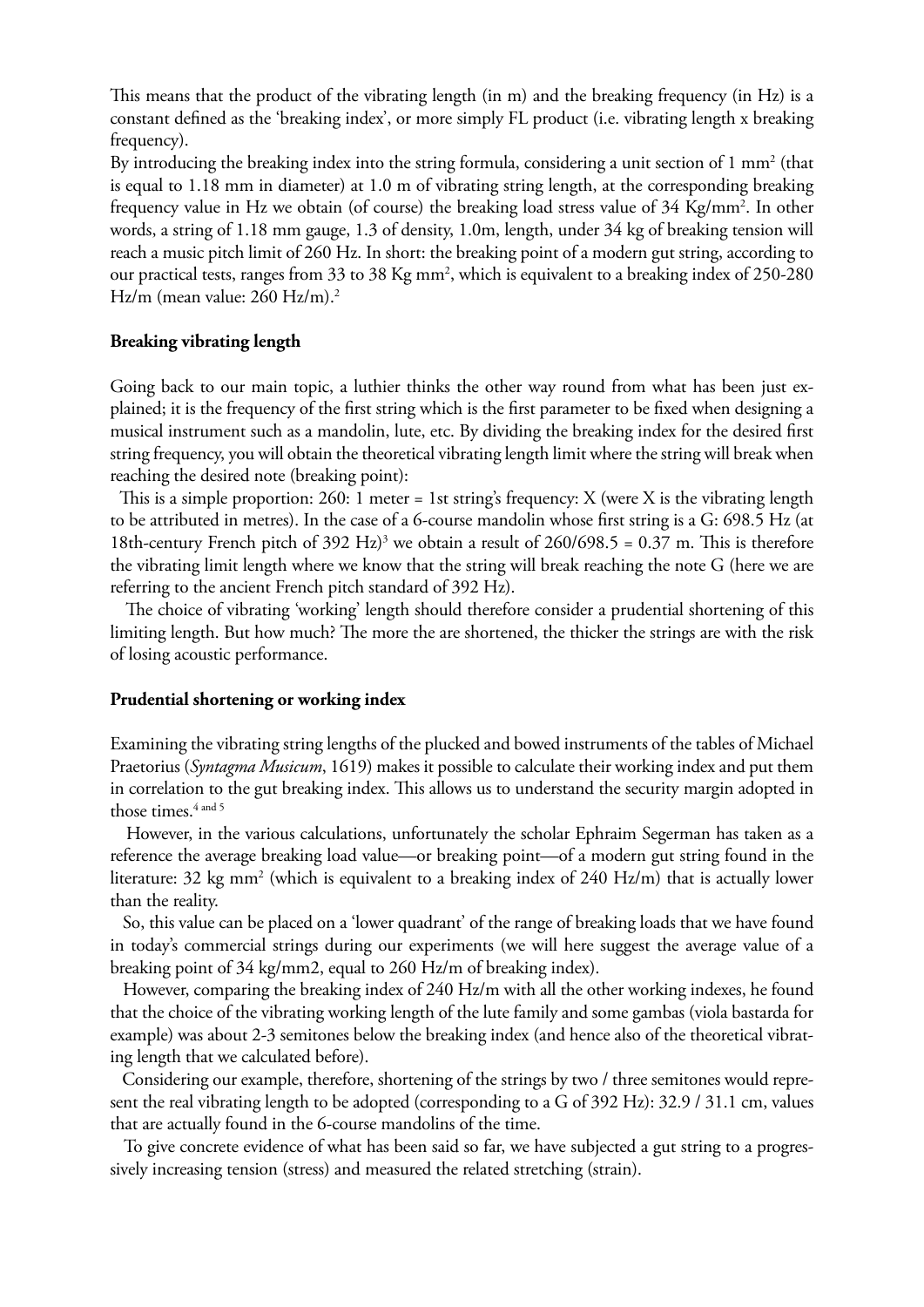

Drawing from *Syntagma Musicum*, Michael Praetorius (1619)

Examining the resultant stress/strain diagram, the initial proportional variation that emerges follows the Hook's Law (also called Tyler / Mersenne). At a certain point, the proportional variation stops and you reach a condition where the stretching (and therefore the corresponding tension) suddenly rises for very small further peg turns imposed on the string:

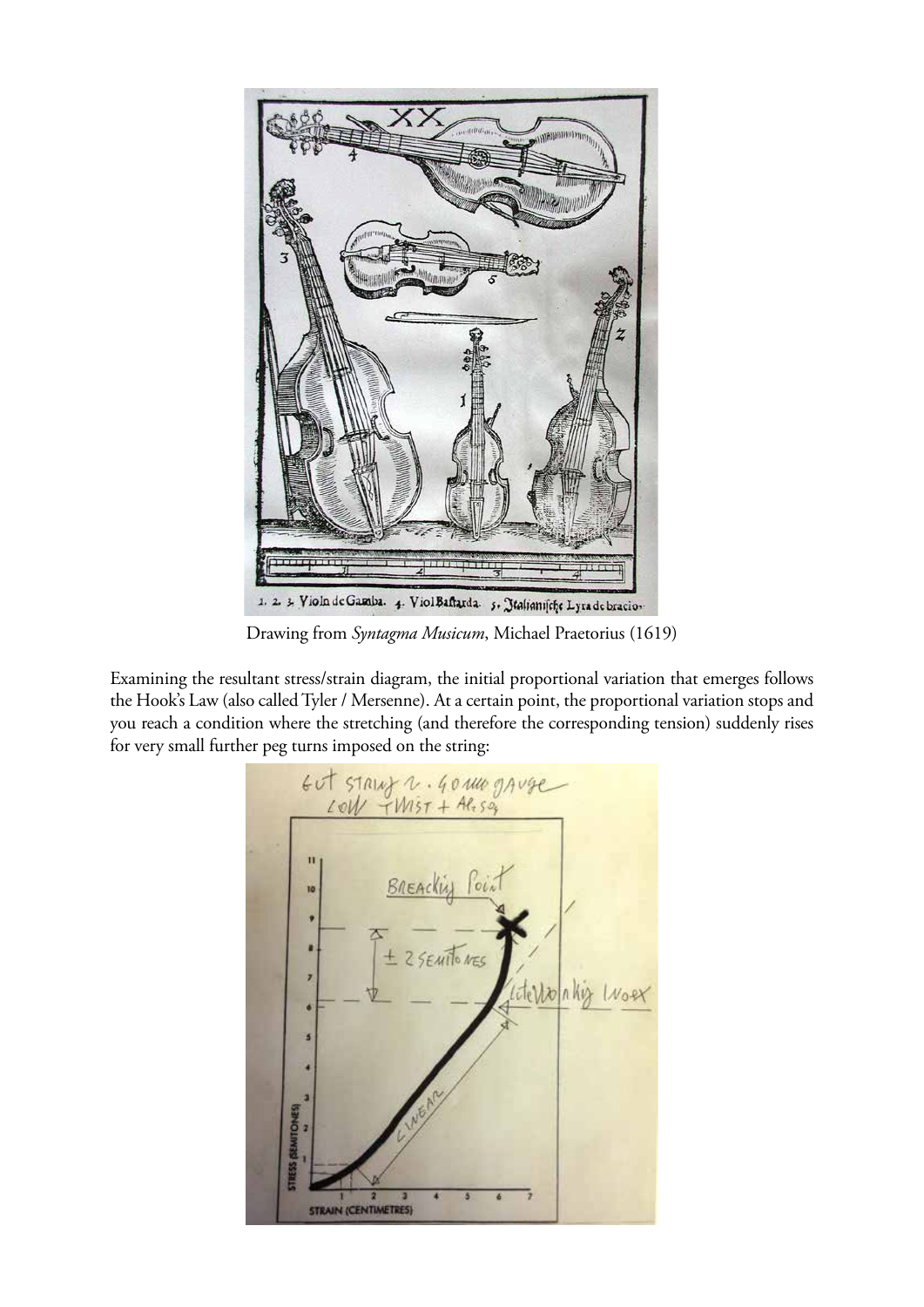The string therefore maintains its linear stretching behaviour until about 2-3 semitones from the breaking point; beyond this value, it enters the critical phase. This is different from the typical behaviour of metals and nylon/nylgut/fluorocarbon strings. From this point gut almost completely loses its ability to stretch itself reaching rapidly its breaking point.

 It is therefore concluded that the use of the maximum vibrating length can only work in the upper point of the linearity just before that the line on the chart starts to bent up to reach final breakage. The maximum acoustic performance (given by the maximum reduction of the diameter of all strings = maximum control on the inharmonicity) is determined by the fact that the instrument is working on the upper limit of where it is still stretching proportionally, just before it changes, and this is exactly two to three semitones from the final exitus, as shown on the graph. This behaviour of the gut string was well known even to the ancients and was therefore applied as one of the basic rules in the design and construction of musical instruments.

 For Example, Marin Mersenne was aware of the right proportions that a musical instrument must have (*Harmonie Universelle*, 1636, Livre Troisième, Proposition X, 129) :

ment par la cognoissance des premieres tensions que l'on a experimentées aux chordes, figuant & quant l'on ne fçait de combien l'extension de chaque chorde doit eftre plus grande à la 2, 3, ou 5 fois, qu'à la premiere : c'eft pourquoy il fuffit icy de remarquer combien chaque chorde s'eftend depuis fon ton plus graue infques à fon plus aigu, auant qu'elle rompe, afin que l'on puiffe conclure par la diuision de l'extension en esgales parties, combien chaque ton ou demy-ton fait plus, ou moins eftendre la chorde: toutes-fois les extensions ne font pas tousiours efgales, encore que l'on y adiouste des forces esgales, car les dernieres sont quasi tousiours plus grandes que les premieres. L'experience fait voir que les chordes de Luth s'eftendent pour le moins d'vne vingtiefme partie, auant qu'elles rompent, car la chanterelle qui a cinq pieds de long, & que l'on tend auec vne demie liure, s'eftend de trois poulces ou enuiron, depuis l'extension qu'elle reçoit de cette demie liure jusques à ce qu'elle rompe par la force de trois liures & demie. Et apres qu'elle est tenduë par vne demie liure, la feconde demie liure que l'on y adiouste la faict alonger d'vn demy poulce, & la troifiefme la fait encore alonger d'vn autre demy poulce, & ainficonfequemment jusques à ce qu'elle se rompe, n'y ayant point d'autre difference, finon que les derniers alongemens font vn peu plus grands que les premiers.  $\overline{a}$  $\overline{1}$ 

And here is what Bartoli wrote at the end of 17th century:6 'Una corda strapparsi allora che non può più allungarsi . . .' (a string breaks when it cannot stretch furthermore).

> Hor venendo alla propofitione pofta di fopra, Vna corda ftrapparfi allora che non puo piu allungarfi : ella contien due parti, i' vna delle quali mi pare hauer ficura: cicè, Che finche puo allungarfi, non puo firapparfice mi partanto vera, quanto è, Il non venitfi nelle operation naturali e neceffarie, all' effremo, che prima non fi fien paffati tutti i mezzi, e vintes le lor refiltenze, che fi truonano fempre minori. Ma lo ftrapparfi, è l'effremo dello fliramento, adunque non fi viene ad effo, mentre la corda, coll' allungarfi pun non iftrapparfi ... Che poi fi habbia a ttrappare quando non fi puo più allunga. te, mel persuade il discorrer così. Poniamo, che la graueas za del pelo fia crefciuta a tal mifura che per effa la corda fi. 取过 z truous

Daniello Bartoli: *Del suono, de' tremori armonici e dell'udito* (1679).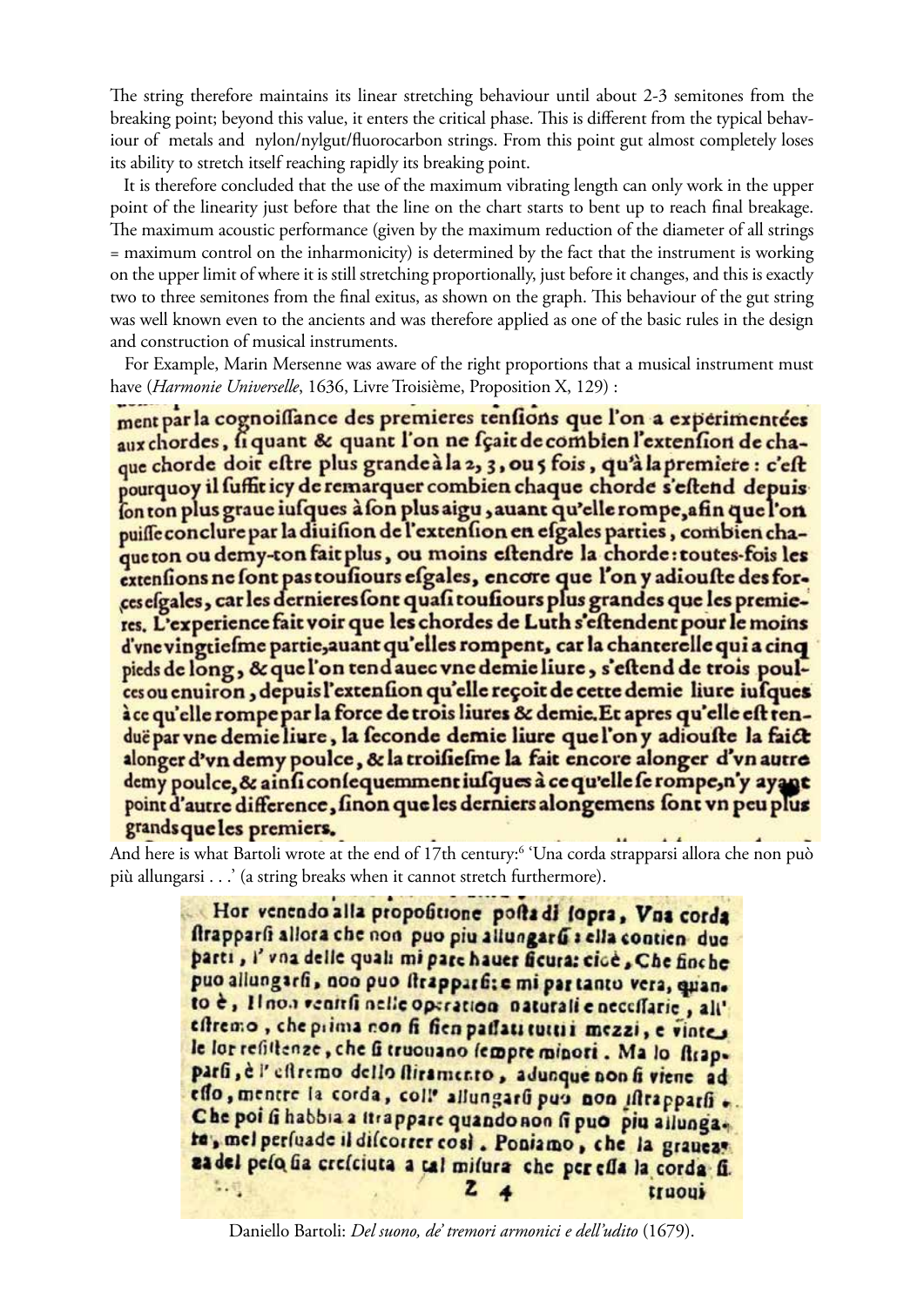Meanwhile, the rule of those times of tuning the lute and even some bowed instruments beginning at the highest open note and stop immediately before the breaking of the first string is well known: this is the ultimate proof of what we have already showed graphically.

#### **The example of the lute**

The vibrating lengths that were chosen for some of the old, surviving lutes impart valuable information. The main problem is that in order to make an evaluation we have to find and use instruments in their intial state, not modified to later tastes, and instruments whose standard pitches can be determined with a relative certainty. This is the case of with at least some unmodified renaissance Venetian lutes, German D-minor baroque lutes, and French baroque guitars.

 Starting from hypothetical standard pitches (for their times and places of origin) and from what has emerged from the study of their vibrating string lengths, the research on the various 5-course French guitars (at the 17th century French pitch standard close to 390 Hz) as well as the German 13-course D-minor lutes tuned at the Kamerton of 410-420 Hz (see Baron 1727: his Kammerton F note for the first course) and finally including even some surviving renaissance Venetian lutes whose scale lengths of 56-58 cm, probably related related to Venetian standard *mezzo punto* pitch of 460 Hz more or less, researches have allowed us to establish a working index between 225 and 235 Hz/m with an average of 230 Hz/mt: this can be considered the lute working index of past times (theorboes generally speaking worked with a bit more safety; some Magno Graill or Buechenberg large theorboes have vibrating string lengths around 95 cm; at the Roman pitch standard of 390 Hz/m, the related working index range is 210-220 Hz/m). We are very close to what we calculated for example from Segerman: 210 Hz/m.

 If we consider true that the working index of these examined original instruments presents a safety margin of two or three semitones from the breaking point (as we have seen on our stress/strain graph), it is even therefore possible to estimate the average breaking point in kg of lute first strings of those centuries. This can be obtained by increasing the working index that we have deduced of two or three semitones.

 From this simple reverse calculation, it is possible to determine that the average breaking load of the gut chanterelles of the 16th, 17th and 18th centuries would be between 33.7 and 35.1 kg/mm<sup>2</sup> (corresponding to a breaking index range of 256-268 Hz/m) in the case of two semitones of safety margin and 35.7-37.3 kg/mm2 (breaking index 273-285 Hz/m) if the safety margin was instead of three semitones.

 As we can see, the range of all these values is perfectly in line with that of the current treble lute gut strings of 0.36-0.46 mm gauge (34-38 kg / mm2).

 Going back to the 6-course mandolin with a first string at G, a prudential shortening of two semitones in the average value of the breaking index of 260 Hz/m determines a vibrating length of 32.9 cm; it will be 31.1 cm if we are considering three semitones as a safety margin: these are the typical vibrating lengths found in the surviving instruments.

 The range of working index (the product of the frequency of the first string, times vibrating length in metres) is as follows:

G/Sol ( at the standard pitch  $392$  Hz);  $32.9$  cm  $31.1$  cm 230 Hz/m 217 Hz/m G/Sol (at the standard pitch of  $415$  Hz); 32.9 cm 31.1 cm 244 Hz/m 230 Hz/m

As can be seen, a 6-courses mandolin exceeds the typical working index of the surviving lutes and 5-course guitars only if the safety margin is two semitones, with a pitch standard of 415 Hz.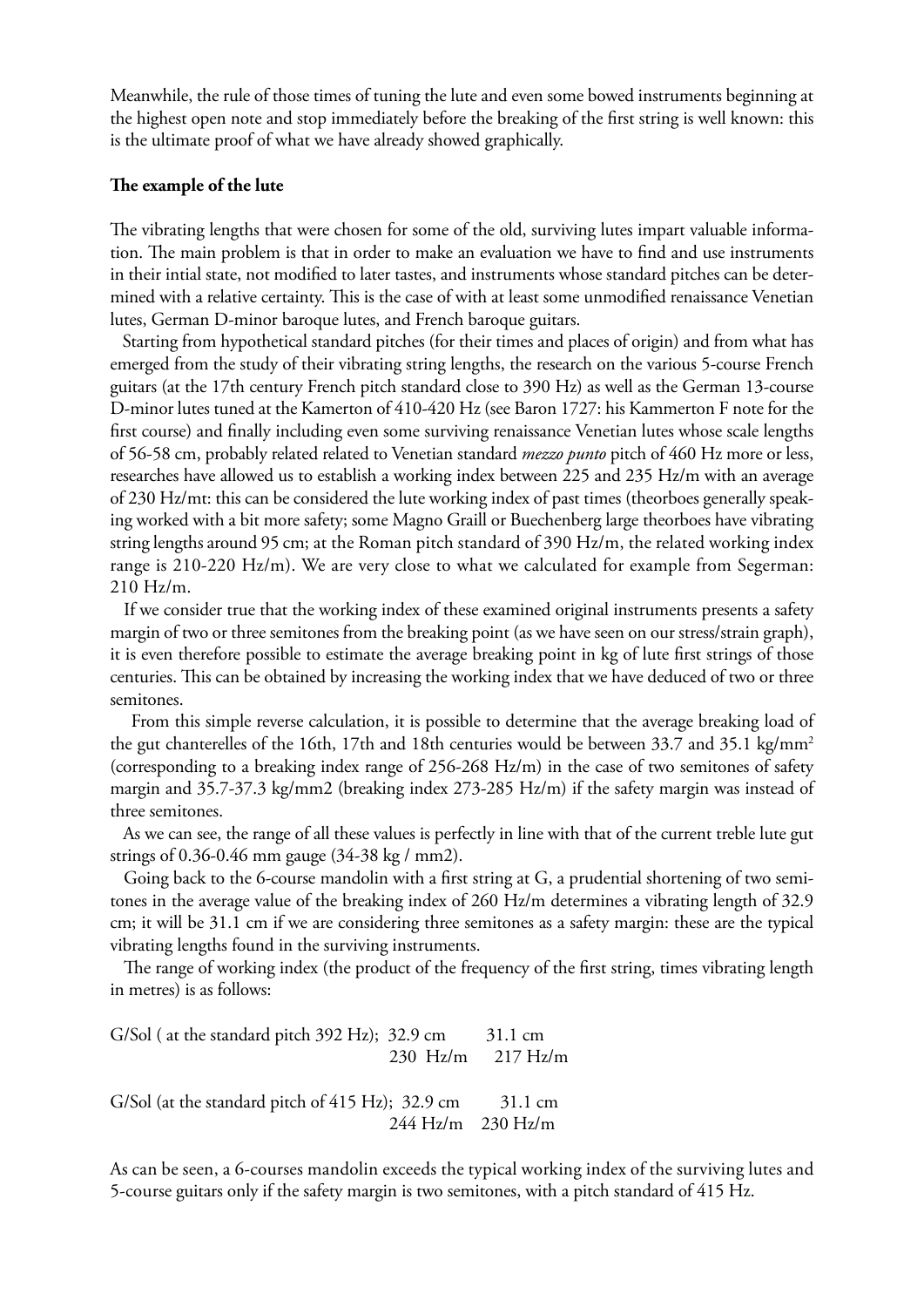In the case of the 4-course Neapolitan mandolin with a vibrating length of 33 cm (a string length typical of the violin) the following figure is obtained:

E / Mi (at 392 Hz reference pitch); 33.0 cm 194 Hz/m

E / Mi (at 415 Hz reference pitch); 33.0 cm 205 Hz/m

The conclusion is that both these working indices are within the breaking index of a gut treble. The 6-course mandolin in particular works exactly like a lute while the 4-course Neapolitan mandolin has a lower tension on the first string, just like a violin. A plausible explanation would be that while on the 6-course mandolin the range between the open first and the last strings is two octaves (24 semitones), on the 4-course instrument this range is reduced to 18 semitones, so it is not strictly necessary for the strings to be working at their highest possible acoustic performance, i.e. close to their breaking point, as is the case on those instruments with open range of two full octaves like the lute, in order to preserve the acoustic performance of the bottom strings.

 However, our initial question is still unanswered: why not use a metal treble whose sound would be much brighter and quicker speaking, would have had less wear and tear and even a higher breaking load than gut? $7$ 

 The breaking load stress of 17th century iron wire for the harpsichord can reach up to 100 Kg / mm2 . For old brass this value is lower but always much higher than the average breaking load stress of gut. The explanation is that the highest note is certainly directly proportional to the breaking load but also inversely proportional to the specific weight of the material, which is very high in metals: 7.0 g / cm<sup>3</sup> for iron, 8.5 g / cm<sup>3</sup> for brass; but only 1.3g / cm<sup>3</sup> for gut.

 From simple calculations, taking into account the ancient pieces of wire for keyboard instruments discussed in some essays of those times, we can list a series of breaking indices. According to Mersenne:<sup>8</sup>

Silver: 155 Hz/m Iron: 160 Hz/m Brass: 150 Hz/m

The typical high density of metals affects quite strongly the limit of the breaking index: an 'ancient' steel string with a breaking load of 100 kg/mm<sup>2</sup> for example (which is one of the higher values found among the absolute values of old keyboard strings), however, has a breaking index of just 178 Hz/m.

 This clearly explains why the battente guitar, fitted with robust metal strings can have a vibrating string length limited to just 55–58 cm, while those with less strong gut strings can reach 68–73 cm (at the same historic pitch standard).<sup>9</sup>

 A lot has been discovered concering metal strings' breaking load stress in the past.10 Here are some breaking indices found for old metal strings on spinets or harpsichords:

'Old' harpsicord iron: 158-188 Hz/m; mean 173 Hz/m.<sup>11</sup> 'Old' spinet and harpsicord iron: 164-187 Hz/m; mean 175 Hz/m.<sup>12</sup> Old' spinet iron from the second half of the 17th century: 159–195 Hz/m; mean 177 Hz/m.13

Other metals:

'Old' copper alloys:  $112-138$  Hz/m; mean  $125$  Hz/m.<sup>14</sup> 'Old' brass: 101–155 Hz/m; mean 128 Hz/m.15 'Old' brass: 148–153 Hz/m; mean 150 Hz/m.16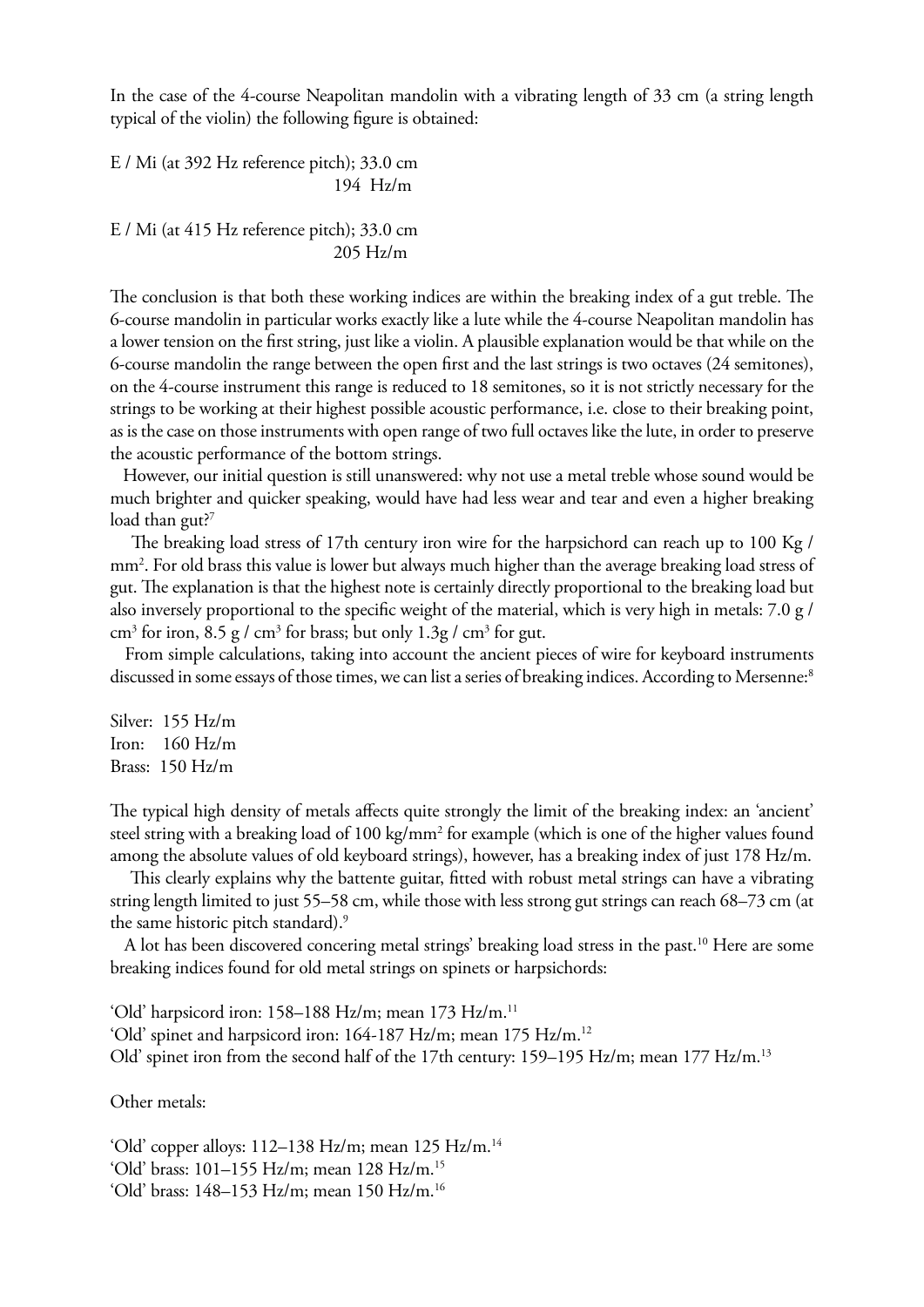It can be easily seen that the difference between Mersenne's data and the average measured values is not particularly relevant.

 The reason why the nandolins used the gut for the highest string is therefore clear: they did not have pure metals and/or metal alloys that could reach a breaking index similar to that of gut (260-280 Hz/m). Considering, iron (the metal with the highest breaking index) this would correspond to a breaking load of 145-160 kg / mm<sup>2</sup>.

 The evidence of the use of gut trebles on the mandolin is a clear demonstration that strong metal strings were not available in the 18th century and even the first decades of the 19th. A metal wire with these values would have been employed immediately, as actually happened for a time at the turn of the 16th and 17th centuries and after 1830.<sup>17</sup> The mandolin was therefore inevitably forced to use gut string for the first course due to lack of alternatives.

## **Historical sources**

There are few historical sources from the 18th century containing information regarding the string setups of 4- or 6-course mandolind; these few are, at the end of the day, only Fouchetti and Corrette.<sup>18, 19</sup> Let's see what they wrote and what can be deduced.

## **Fouchetti**

What Fouchetti wrote about the 4-courses Neapolitan mandolin set-up, generally speaking, is considered unreliable, if not fanciful. A set of strings like those he described appears to be the most bizarre and heterogeneous among those of all the plucked and bowed instruments of his time: different materials on a set of just four courses: gut string, brass wires, twisted brass wires, and wound gut/silk strings. This degree of heterogeneity is absolutely amazing. By looking more closely and by making some calculations, we realise that this set-up gives about the highest perfection possible for that time both from a mechanical point of view and from the acoustic point of view, and indeed with very few other alternatives, if we consider what was available in those times to make strings—keeping in mind that the most desired feature in this instrument was brightness and prompt speaking, as it had to imitate the harpsichord:<sup>20</sup>

car las noiras simples ne se trillent point a moins qu'elles ne soient mar quées d'une cadence, ou qu'elles finissent une phrase de chant comme je le ferai voir dans l'Exemple suwant, car ceux qui trillent les noures ne sont pour l'ordinaire, que des journes de routine, qui ne cherchent que le bruit, et non par l'expression. On voit que leur jeu est rautillant, il sem ble pu'ils trotent toujours. La Mandoline doit imiter le Clancoin et la Harpe, le plus qu'il est possible, et les Trils ne dowent se faire que mo

As far as vibrating lengths are concerned the sizes used conforms with clear evidence, especially on the 6-course mandolins, that we are considering an instrument that, like the lute, had the maximum vibrating length possible in order to ensure the best acoustic performance.

 Here is the set for the Neapolitan 4-course mandolin (Fouchetti says nothing about the 6 -course mandolin):

- 1. a pardessus gut treble
- 2. a harpsichord gauge 5 yellow brass
- 3. two harpsicord gauges 6 yellow brass twisted together

4. a light G violin wound fourth. The core can also be silk. As an octave pair you can use 5-gauge yellow brass as on the second course. Sometimes the fourth courses are strung in unison.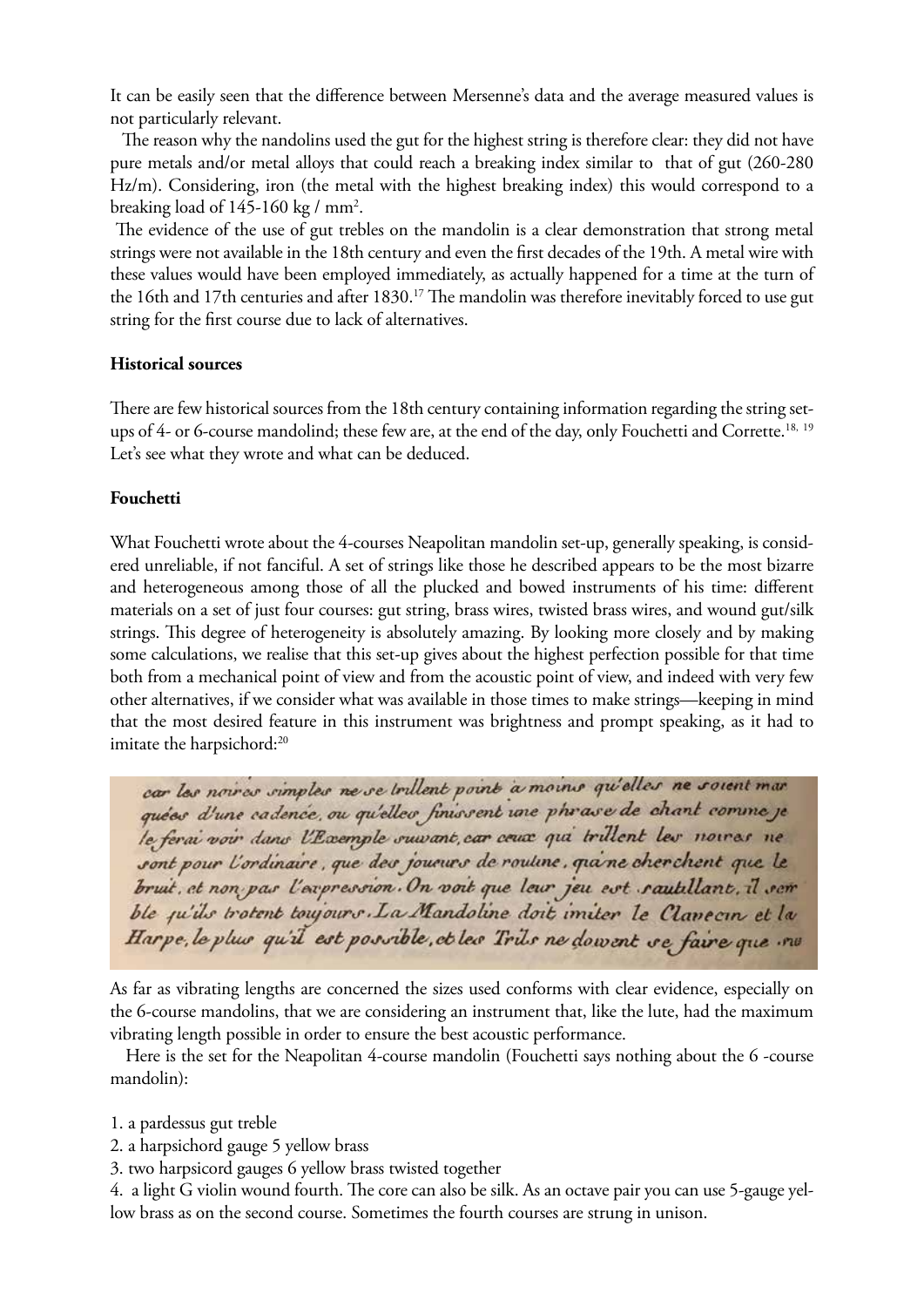J'ai parlé de la Mandoline à quatre cordes, c'est à dire à quatre cordes doubles. car elles sont aecordées de deux en deux à l'unisson, c'est à dire, du même son, excepté la grosse corde, ou Sol, à laquelle on met une octave. On se sert pour cela d'une corde semblable à celle de La, que l'on accorde à l'Octave au dessus de la grosse corde Sol. Quelque fois l'on met deux bourdons ensemble, alors on les accorde à l'unisson comme les trois autres cordes.

A l'egard des cordes elles doivent être de laiton. L'on prend pour les La, des cordes de Clavecin du naméro 5. Les Re sont du numero 6, mais l'on en met deux tordues ensemble pour chaque Re'A l'egard des Mi, l'on se sert de cordes de boyeau l'on prend des chanterelles de Pardessus de Viole Les bourdons, ou Sol, sonbauss, des cordes de Boyeau, mais, filées; l'on prend des bourdons de Violon, mais plus petits On fait quelque fois filler des cordes de soye, pour servir de bourdons; elles sonnent très bien.

First string: considering the range of the working index that we determined, the first string must be of gut due to the lack of possible alternatives: Fouchetti suggests a first pardessus string. According to the data provided by De Lalande,<sup>21</sup> and other sources, we know that the treble for pardessus and also mandolin was made up of two whole lamb guts, and the violin first string of three. There are numerous researches,<sup>22, 23, 23</sup> that associate three whole lamb-guts with a gauge of .68 to .73 mm. By simple proportions, the mandolin/pardesssus first string had a diameter of .56-.59 mm.

Second string: Fouchetti says you should use a yellow brass wire of gauge 5. The second course's working index is around 129 Hz/m so the brass wire available (for harpsichord) was not going to break. The use of a brass string and not of a more robust iron has only one explanation, of an exclusively acoustic nature: brass, due to its specific weight higher than iron, is brighter: this fits quite well with the criteria of those time were mandolin should imitate the sound of the harpsichord. According to the Cryseul gauge scale,<sup>25</sup> the gauge 5 corresponds to a diameter of about 0.30 mm.<sup>26</sup> The yellow brass had a specific weight around 8.5 g /cm $^3\,$  (red brass: around 8.7 g /cm $^3$ ).

Third string: Fouchetti says to take two yellow brass harpsichord of gauge 6 twisted together. The purpose is clear: the strings twisted together become more elastic than a single strand of the same gauge, so they minimise the 'pitch distortion' effect on the frets which with a simple single wire would be very evident even for small pressure variations and / or lateral displacements on the string. With a single metal wire, there would also be a considerable difficulty in tuning and keeping it stable over time because even an imperceptible rotation of the tuning peg would produce significant variations. By twisting two wires together, the abovementioned problems are solved; the use of the brass still guarantees the best acoustic performance in terms of tonal brightness and projection even though it is still a little less 'round' than a single wire. The gauge 6, always according to the Cryeseul scale, corresponds to .29-.30 mm in diameter. The problem here is to determine the strings' degree of twist and the behaviour of the yellow brass, as Fouchetti says nothing about it.

We can find a solution by realising different types of twisting and checking the mechanical strength, sound, and especially the resulting working index, and compare it to the working indices of the other courses. Thus by experiment we have found that two .30 mm brass strings twisted together with a low twist produced a string of .39 mm diameter (1.30 times the diameter of the starting wire) or .46 mm (1.54 times the diameter of the starting line) if the twisting ratio is very high. In this second case, however, we found the sound was far better: the working tension, tuned to D of 262 Hz (Parisian pitch standard of 392 Hz) is around 3.4 Kg.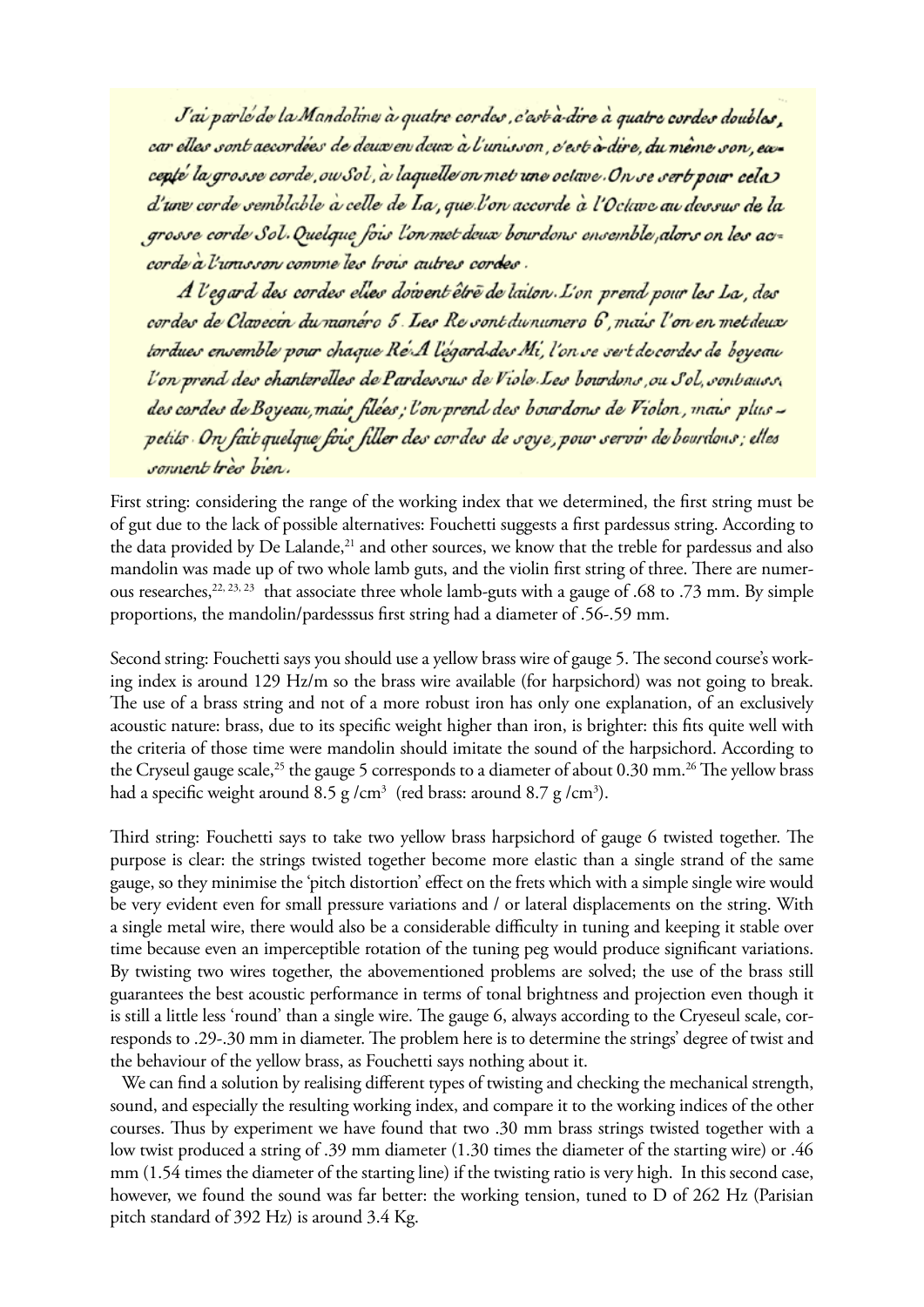Fourth string: For the fourth string a violin G wound string was used, but a bit thinner than normal (in those times they were made using a medium second violin stringwe as the core: we have employed a thin second one) Considering a gut-core wound string, it is evident that you lose the characteristic brightness of the three top strings.

 This problem is greatly mitigated by the fact that a yellow brass octave (and not a gut) string is added, whose obvious purpose was to add brightness to obtain an acoustic alignment with the higher ones. This course was also sometimes strung in unison but Fouchetti tells us that this was seldom done. The author suggests, alternatively, the use of silk as the core of the fourth, thus anticipating what would then become the standard for the bass of six-course guitars in the 19th century. With the use of a silk core the sound became even a little brighter. Indeed, the use of silk core basses for five-courses guitar had already been described by Juan Guerrero in 1760.27

On doit faire un choix des Cordes et bien observer les proportions qu'il faut qu'elle aient entre elles: Une Guitarre n'est bien montée que lors que les troisiemes et la cinquieme Corde, egales en grosseur, sont moins fortes qu'une Chanterelle de Violon; Les secondes doivent être plus fines que les troisiemes; la Chanterelle et la quatrieme sont egales, mais plus fines que les secondes; le Bourdon de Re file en plein doit é. tre un peu plus fort que les troisiemes; Et celuy de La plus fort encore que l'autre Bourdon. en Espagne on se sert de Cordes filées sur de la Soye qui n'est pas torse et telle qu'on s'en sert chea les Fabriquans de Bas: Cet usage rend l'Instrument beaucoup plus Sonnore, on joue mieux et avec moins de peine.

# Tablature)

But how was a wound violin G string made in those times? Some sources wrote that a second string of the same instrument was taken for the core and then covered with a thin silver wire or silver copper wire (see Francesco Galeazzi, 1792). The equivalent gut string to ensure a balanced setup (with scaled tension) for this instrument, ranged from 1.70 to 1.90 mm. Fouchetti writes, however, that this string has to be a bit thinner than normal, but by how much? We must calculate its equivalent gut from the mandolin scale length, the presumed pitch standard and the gauges of all the other strings (and so, by calculation, the related working tensions).

 Thus, with a vibrating string of length 33 cm, the diameters and the density of the materials, it is possible to obtain the working indices values of all the strings at the supposed Parisian itch standard of 392 Hz with the following results.

First course: 5.44 kg (average tension value between .56 and.59 mm; diameter = .575 mm) Second: 5.3 kg (gauge 5 = .34 mm) Third: 3.4 Kg (two gauge 6 low twist wires = .30 mm) Fourth, octave: 4.46 Kg (.34 mm) Fourth, wound bass: the tension should be the same as the paired octave string: 4.46 Kg

#### **Some remarks**

1) at 'Parisian' 392 Hz pitch standard, the working index of the yellow brass wire for the octave of the fourth string is about 115 Hz/m (122 Hz/m at 415 Hz): a yellow brass wire can therefore be safely used.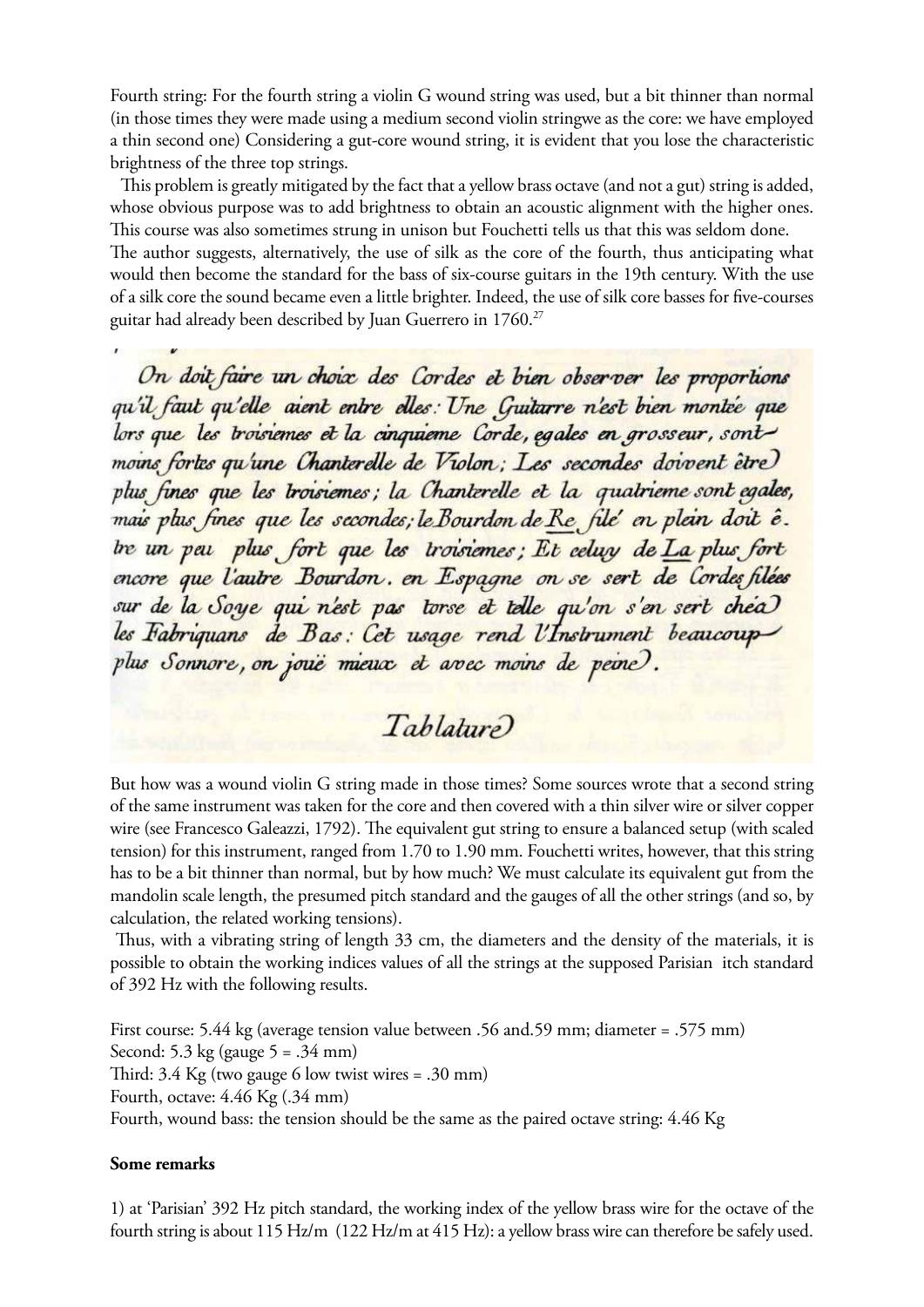2) The set-up presents a scaled tension profile which would probably lead to a situation of equal tactile feel if were it not for the third course where we have abnormally low tension. In reality, it is possible to balance the situation if we consider a thinner gauge for the first string, always made, however, from two guts.

3) Then, in order to have the same working tension as its paired octave, the equivalent gut of the fourth string should be 1.75-1.80 mm: in fact, we have a fourth violin string which tends to be in the lighter end of the tension range.

## **Fouchetti's stringing: conclusion**

The setup described by Fouchetti presents almost perfect coherence in tension values between the various strings and on the acoustic side; due to the careful choice of materials and string types, it achieves the highest performance that results in powerful projection and brightness.

 It should be noted, however, that there were not many alternatives available at the time: the first string had to be gut, while the fourth had to be a wound gut/silk-core string. Most likely, on the second and third courses, iron wires for harpsichord could be used but this would be at the expense of brightness (though wires of this material providing the same working tension as gauge 5 and 6 yellow brass would probably not be available) as there was no intermediate gauge between n ° 5 and n ° 6.

 The octave of the fourth course could be unisons, adding another violin G wound string instead of a brass wire, but here too, there would have been a loss of brightness, a factor which is emphasised by Fouchetti, who points out, as already said, that the mandolin must imitate the harpsichord and harp.

#### **Corrette**

Examining the method of Corrette, the first noticeable thing is that he does not propose any novelties as described by Fouchetti for the 4-course mandolin tuned in fifths. In fact, looking at his diagram printed above, there are substantial differences and, in my opinion, several errors.



Il ya encore une autre maniere d'accorder la Mandoline, Contenant douze cordes qui composent Six rangs dont les 4 première Sont à l'unisson de Sol, Re La, Mi, L MNO et les deux derniers à l'octaire de Si Sol, P.Q. et les neurs lierniers a Coeuvre de Spront, pour la Gaita-<br>a legard de la qualité des cordes, an Se Sert de chanterelles de Gaita-<br>pour les cordes F, L, M, Les autres Semontent en cordes de<br>Clavecin du n° 5 janve G, N, les

First course, called F: this must be a 5-course guitar first string Second course called G: this must be a harpsichord gauge 5 Third course called H and R: R must be a demi file, nothing is said about H Fourth couse in octaves, called K and I: I is a wound string, nothing is said about K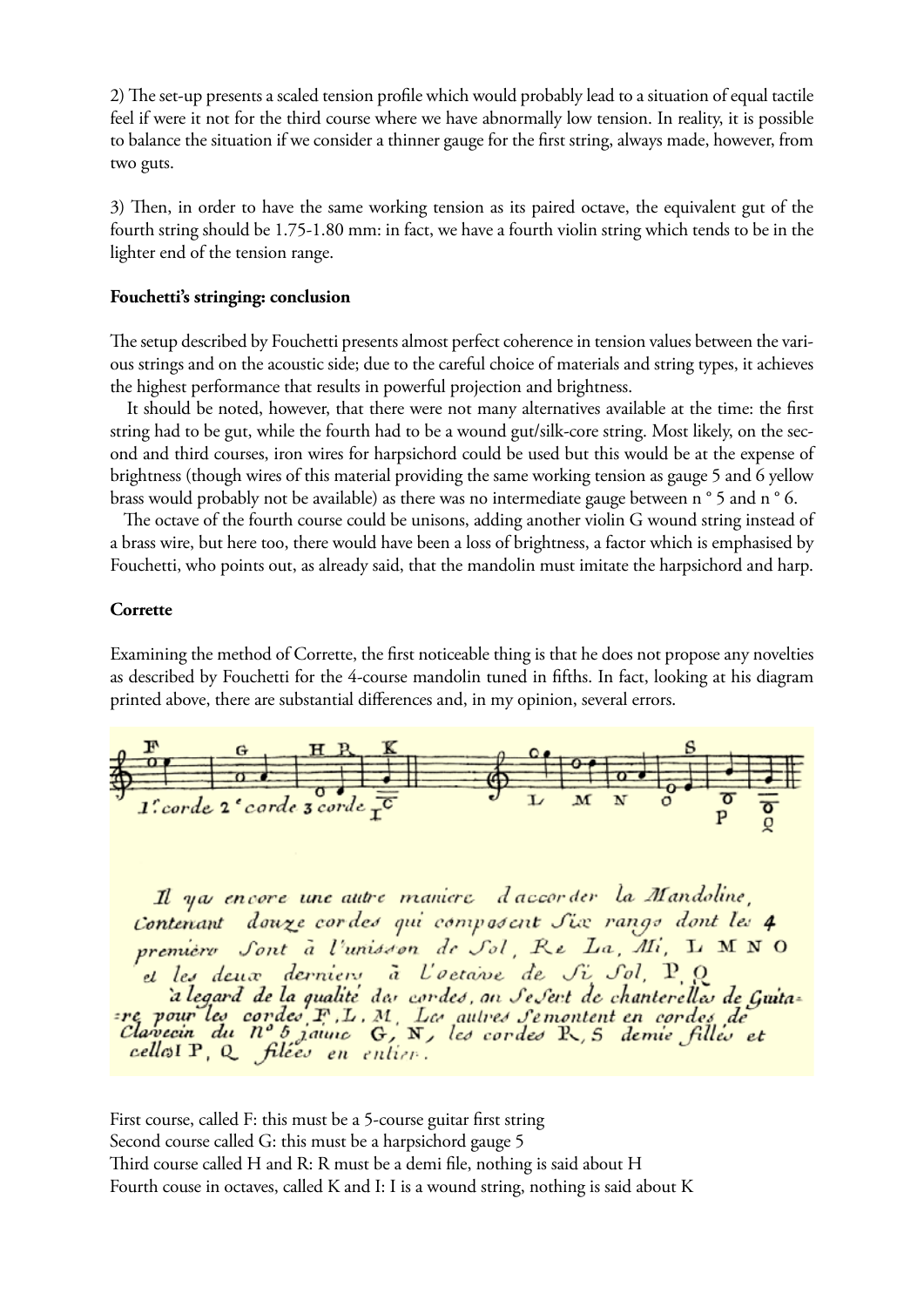The first gut string is not a pardessus treble as Fouchetti says, but a 5-course guitar first string: what diameter could it be? We need to know if there are direct references to the number of strands, or to guitar strings or at least an indirect reference to another musical instrument. Unfortunately to date we have no direct reference; instead, there are several references to a well-studied instrument: the violin.

a) In the Stradivarius Museum there is a drawing on cardboard (drawing no. 375) which shows the description of the necessary strings for the five orders of the *chitarra attiorbata*, which is basically a normal 5-course guitar with 5 single diapasons ('bordone') added on an extended neck.

puesti deux assar compani dua cantini di chivara queste dans estave compane. Que soronelle di chirava guesta duna asrava compaña doi canvini da Violini grossi<br>guesta abya covda dune ustava un canto da violine di Citzava<br>guesta altva covda deux asteva una Sourgela di Citzava ta de 24a Corda deus essere un canto da 2<br>ta deus essere un cantino da Violino<br>Corda quasta

The instructions are as follows.

• First and second string (first course): 'Questi deve essere compani due cantini di chitara'. (These must be a pair of guitar top strings)

• Third and fourth strings (second course): 'Queste deve essere compane due sotanelle di chitara'. (These must be two guitar second strings)

• Fifth and sixth string (third course): 'Queste deve essere compane doi cantini da violino grossi'. (These must be a couple of thick violin top strings.)

And so on.<sup>28</sup> To solve this problem then we need to know what the average violin string diameter of those times and what could be called a 'thick' treble.

 Count Riccati (who was, in addition to being a great physicist, aa amateur violinist friend of Tartini) around 1740/50 made some interesting measurements of the strings of his violin: from his calculations we get the size of the treble on his violin: about .70 mm.29

 This estimate is indirectly confirmed by the data provided by the French traveller and astronomer De Lalande around 1760,<sup>30</sup> about the gut used to make mandolin, violin and double bass strings of the famous stringmaker of Abruzzo (though working in Naples), Domenico Antonio Angelucci; these proportions remained strictly constant until the end of the following century, in Italy and in France.<sup>31</sup> As for the 'thick' trebles, let's consider as reference the thicker E and A gauges made from the same number of guts as George Hart suggested in 1881.<sup>32</sup> Considering the standardisation in the manufacturing process of violin strings it is then possible to assume that a 'thick' three-strand gut string could be around .73-.74 mm.

 Since the third course of this guitar used a violin gut string (made with three guts or 'fili') using simple proportions—maintaining a constant tension—the second course had to consist of two-strands (like the treble of the mandolin and the pardessus, according to De Lalande) and the first of a gut only, just like the treble of the lute.<sup>33</sup> In theoretical calculations, the ratio between the diameters is equal to the square root of the ratio of the number of strands used; but then we have to deal with the tactile feel of tension that must be homogeneous: two gut strands therefore produce a diameter between .57 and .59 mm.

 Since with three-gut string we obtained an average diameter around 0.70 mm (here we refer expressly to a 'big' treble, for example .73 mm, which is considered 'thick' by George Hart), considering a set up with the same feel as the guitar (which, however, leads to scaled or graduated tension measured in kg, conditioning the choice of its gauges), this is what we obtain: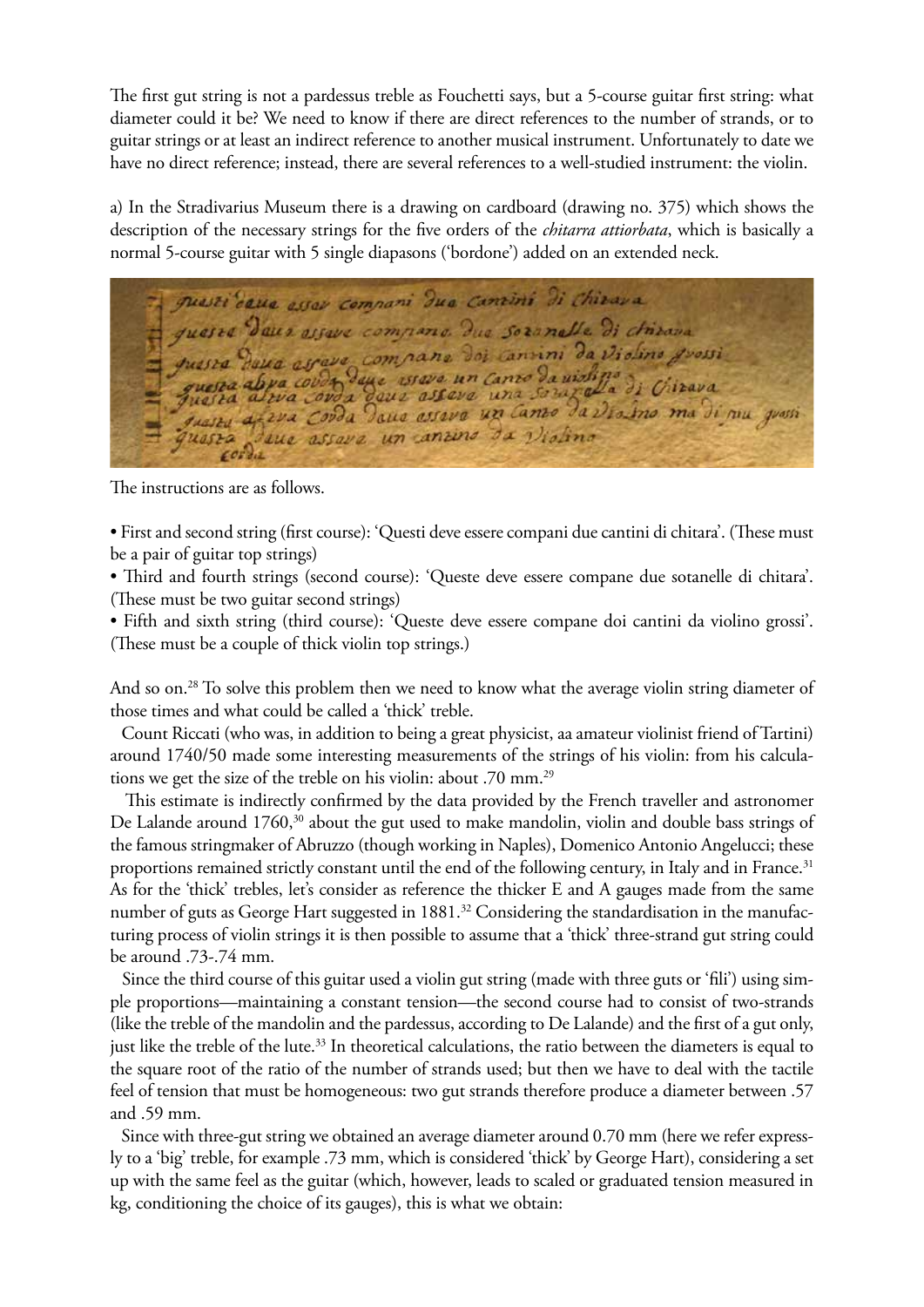First course: .44-46 mm (made from a single whole gut). Second course: .57-59 mm (made from two pieces of gut). Third course: .73 mm ('a thick violin treble': made of three strands of gut), etc.

Corrette writes that:

La guitarre se mont en cinq rangs de cordes, le 1er n'en a qu'un qui se nomme chantarelle, et les quatre autres rangs en ont chacum deux . . . Il faut observer que les deux cordes du 3me rang et la petite corde a l'octave du 5me rang soient égales en grosseur pas si forte que la chantarelle de violon. . . 34

Corrette thus himself confirms what is written in our document of Stradivarius. Now that we have a more precise idea of 5-course guitar gauges, we can go back to the 4-course mandolin described by Corrette and try to provide the diameters:

a) First string: Corrette talks about the guitar first string. The reference starting point to find out the guitar gut gauges is the third course, which has a gauge equal to a (thick) violin treble: in order to preserve an even feel of tension between the strings, the first then, according to what the author wrote, has to be of about .44 to .46 mm gauge.

b) Second string: a harpsichord gauge 5 wire is used. Corrette, however, does not specify the type of metal; however, the analogy with Fouchetti is consistent and hence we may consider that he is talking about yellow brass.

c) Third string: Corrette oddly seems to consider each as single string even though on his stave diagram we can see that they are in unison. A futher oddity, already noted, is that he provides no explanation for some of the letters on his own diagram: of 'H', nothing is said, while 'R', is a demifilé, but with no further details given; unfortunately, from this statement it is not possible to get anything concrete; we do not know if the strings were both demifilé and there is no further specification.

d) Fourth string: Corrette says nothing about the octave string 'K'. Of the bass string 'C' we are just told that it is a wound string. However, we do not know which core to use—silk or gut. But anyway thanks to Fouchetti we know that both materials were suitable therefore we might guess that, again, it is a violin G string.

# **Considerations**

The information given by Corrette concerning the 4-course mandolin are, in the view of the present writer, totally unreliable.

First course: with a gauge of around .44-.46 mm it would have a working tension of only 3.0-3.2 kg per string.

Second course: presumably a yellow brass gauge 5, but nothing is specified—here the tension rises to at least 5.3 kg per string. The gap between this and the tension on the first course is remarkable. To have a working tension comparable to the second course, the first course should use the guitar secondcourse strings (two strands of gut = mandolin first course = pardessus first course according to De Lalande) in accoradance with Fouchetti.

Third and fourth courses: nothing useful can be learned from Corrette; if it were not for Fouchetti (which gives a useful comparison) the data provided by Corrette would be completely meaningless.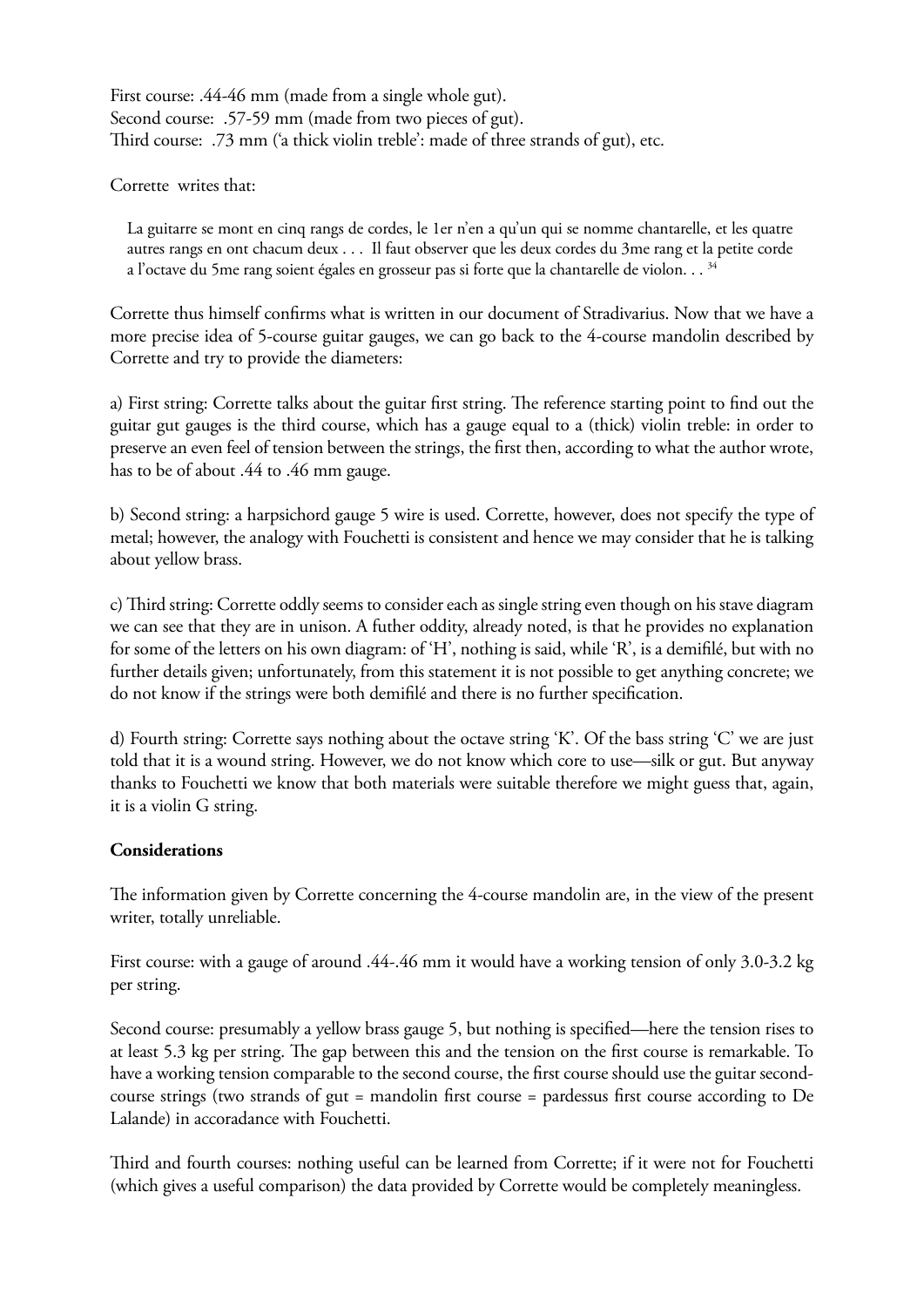### **Six-course mandolin**

After the problems already encountered on the 4-string mandolin tuned in fifths, we inevitably expect issues. In fact, other indications in Corrette's diagram are unfortunately incorrect: some reasoning is needed. Only at after reviewing the evidence can we arrive at a workable solution for the 6-course mandolin.

a) First and second courses: Corrette writes that courses 'L' and 'M' must be guitar trebles: what does he mean? That he used the guitar treble for the second course of the mandolin as well as the first? This cannot be right; there cannot be trebles installed on the second course: there would be a total misalignment in the working tension. We therefore feel that Corrette is referring to the first and second courses of the guitar.

b) The third course 'N': Corrette says to use a harpsichord gauge 5 wire but omits to specify the type of metal: however, I think it is the usual yellow brass, used for harpsichord.

c) Fourth course 'S': Corrette says that this is a demi filé string but does not add further detail, such as to whether it is a silk or gut core?

d) Fifth course 'P': this is a full wound string but we have no other information: the octave string is not mentioned at all.

e) Sixth course 'Q': This is a full wound string but we have no other information: again the octave string is not mentioned at all

## **Considerations**

Form the data provided by Corrette, no one today (or indeed in his time!) would be able to work out the string set up; however, it is possible to introduce some reasoning that eventually might solve the enigma.

 Let us start from the only certain data available: the third course A which is a harpsichord gauge 5, presumably of yellow brass (.34 mm). Using a typical 6-course mandolin average vibrating length, of 31.5 cm, and a presumed Parisian/Roman pitch of 392 Hz, we obtain a working tension of 4.8 kg.

 The first and second courses of the instrument must therefore somehow relate to this value: by putting on these two courses the first and second strings of a guitar (of which we have a more accurate idea thanks to Stradivari's violin information) the following working tensions are obtained: 3.9-4.3 kg for the first course and 3.8-3.9 kg for the second. Compared to the tension value of the third course, it is not really in balance, yet will still be functional.

 Things are much simpler with the sixth course: as it is a G we can suppose that it may be a violin fourth string as per Fouchetti, with the octave equal to the gut second (the third on the guitar): considering this hypothesis as valid the tension of the bass and its paired octave is about 3.9 kg. The paired octave may be the same yellow brass gauge 5 already used for the third course: a gut string would be about .90 mm in gauge.

 Having deduced the working tension of the first, second, third and sixth courses it is logical to think that the working tension of the fourth and fifth must necessarily be between 4.8 kg (third course) and 3.9 kg (fourth course): How can this condition be achieved while fitting in the technological and acoustic correct range?

 Fourth course: as we have seen, Corrette says to use a demi filé string. It is necessary here to consider a working tension range slightly lower than that of the third course but in any case, higher than the theoretically associated range in the fourth course. The range has to preserve the linearity of the values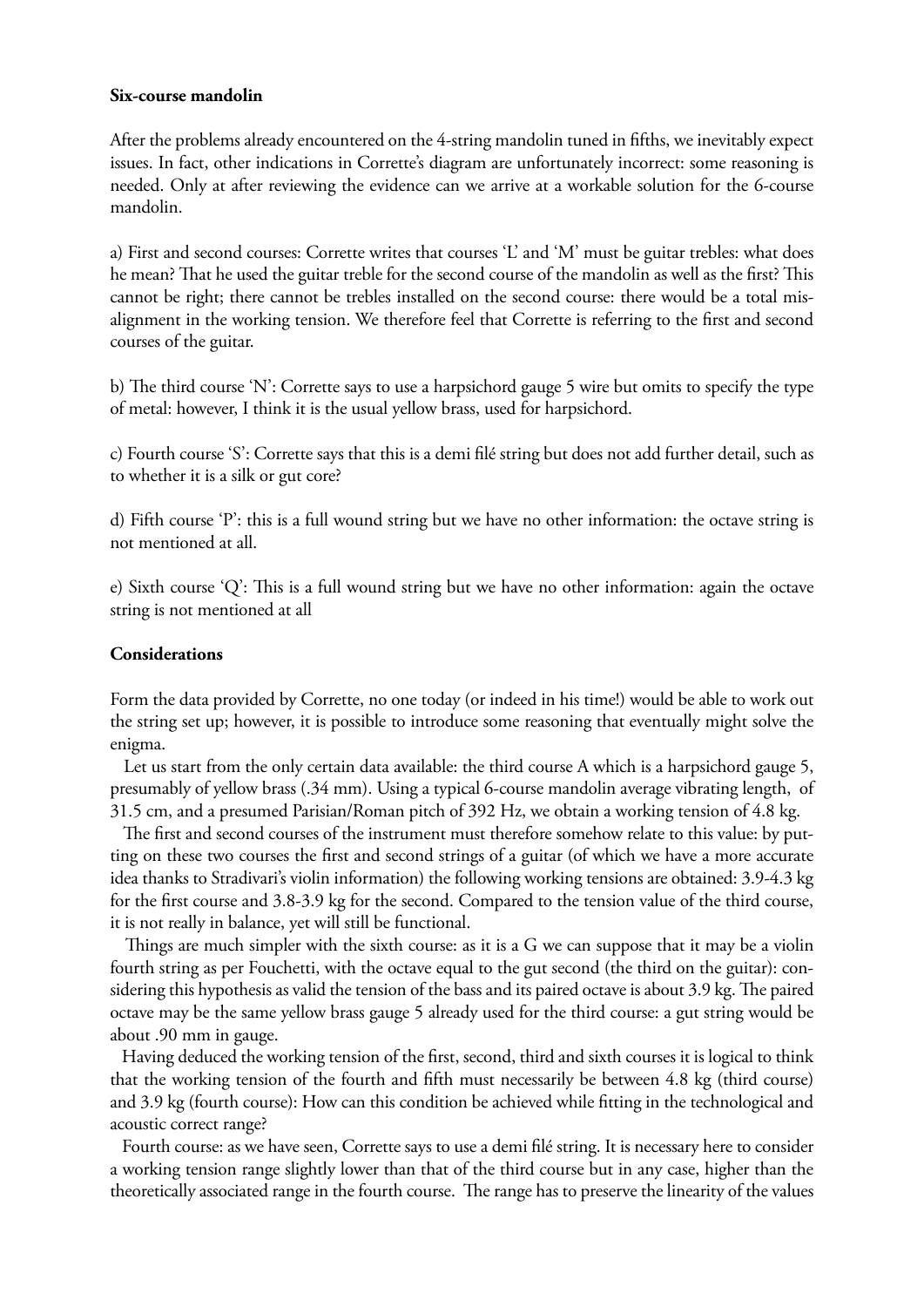calculated so far. If we assume that the range is 4.4-4.7 kg, the following diameters are obtained: 1.10- 1.14 mm. These diameters correspond exactly to a third Violin string that was then made in France usually as a demi $\rm{file.}^{35,\,36}$ 



Violins with an open wound or demi filè third string (France, mid-18th century)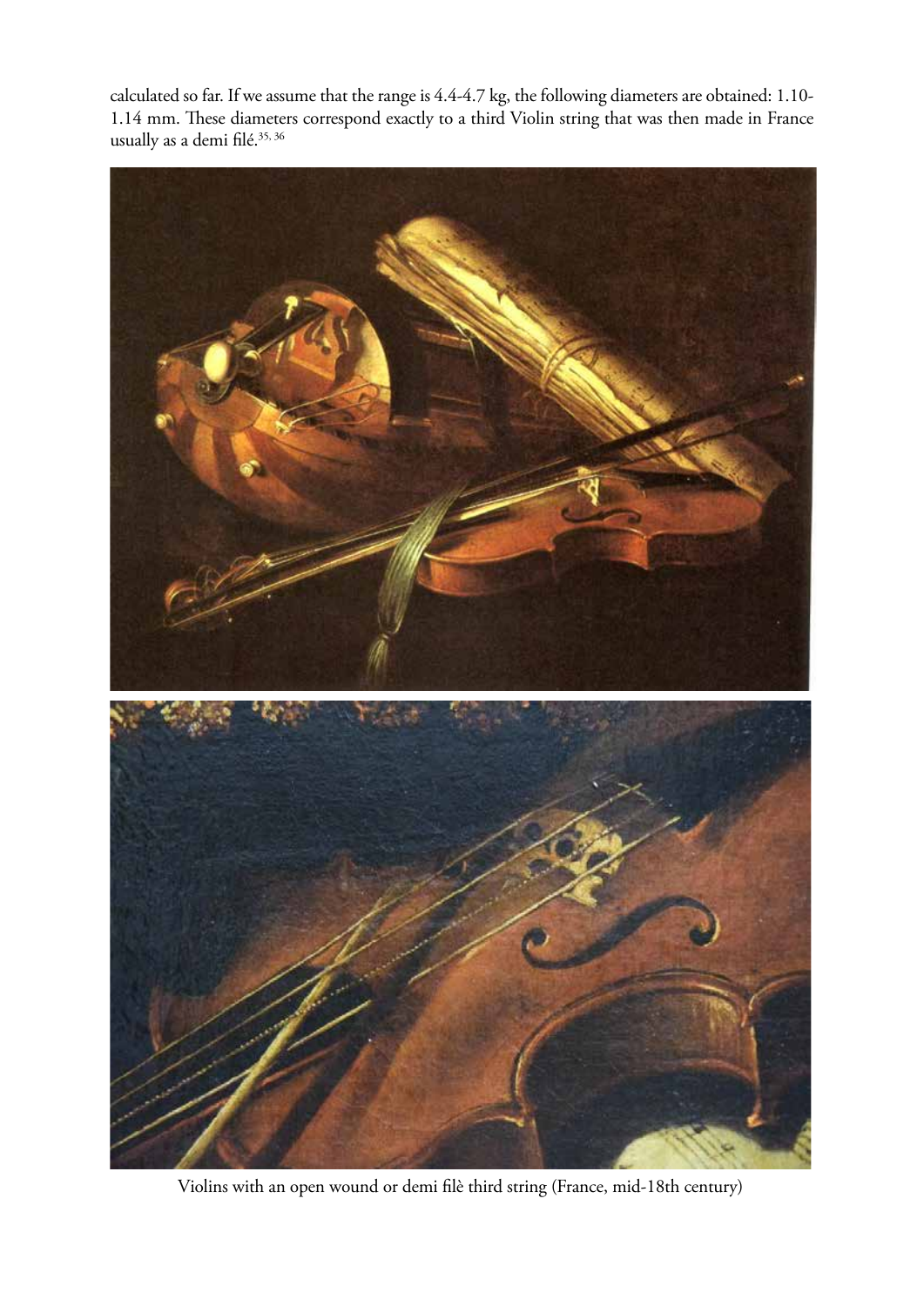Its octave should have a diameter between .55 and .57 mm: the first string of a 4-course mandolin or second course of a guitar.

Fifth course: Corrette states that this is a unison and a full wound string. From simple calculations, considering a tension range slightly above that of the fourth course in order to preserve the linearity of the values calculated so far (assuming that the range is 4.1-4.3 Kg) for the note B we obtain an equivalent gut of 1.42-1.47 mm in diameter.

 The data should be reliable: its octave, at the same tension, varies between .71 and .73 mm in diameter; the guitar third string (i.e. a violin first string).

 The problem is to realise this stringing, especially if you use a gut core. In those times, according to our research, metal wires with a diameter of less than about .13- .15 mm<sup>37, 38, 39, 40</sup> were not produced because they did not have technology to drawing a thinner metal wires.

 In other words, the half-wound string described by the writer was not at all a transition string between a gut string and a wound string but a technological way out, in view of the non-availability of thinner metal wires; in fact, we can find proof in the metallicity index characteristic of these particular strings, which is similar to that of full-wound strings, and not less.

 If the core is instead of silk, which, according to Fouchetti, was used on the mandolin and then also in the fourth and fifth courses of 5-course guitars and on 19th and early 20th century guitars. With silk cores, rather than gut, the relationship between the core and the metal can be unbalanced in favour of the metal, so that a full-wound string can have a brilliant acoustic output (higher metallicity index).

 It is interesting to note that the equivalent gut and the way of making the close wound strings on silk for the fifth and sixth courses of the 6-course mandolin would then be used respectively for the fourth and fifth strings of the 6-single string guitar, which in ten or fifteen years was to appear on the music scene.

 To sum up, even for this kind of mandolin Corrette does not allow us to come to certain and plausible conclusions. However, we have made a number of arguments that lead to the following proposed set-up, based on the few information from Corrette (the only really positive piece of information is the indication that the third course uses sgauge 5 wire, from which we can deduct the values of the tensions: at this point, the highest course must have a higher tension while the bass side tensions decline according to a Fouchetti's similar mandolin profile) and with the support of Fouchetti:

1G: the first string of a 5-course guitar = .44-.46 mm in diameter; average tension: 4.1 kg per string.

2D: the second string of a 5-course guitar = .57-.59 mm in diameter; average tension: 3.9 kg per string.

3A: gauge 5 yellow brass for harpsichord = .34 mm diameter; average tension: 4.8 kg per string

4E: demi filé string (third violin according to French use) = 1.10-1.14 mm equivalent gut; average tension: 4.0 to 4.5 kg

5B octave: third strings of a five-course guitar = .70-.73 mm in diameter; average tension: 4.2 kg

5B: bass: full wound string on a silk core with gut equivalent = 1.42-1.47 mm diameter; average tension: 4.2 Kg

6G octave: another gauge 5 yellow brass harpsichord wire = .34 mm diameter; average tension: 3.9 kg (or a gut string of .88-.91 mm: in practice the same as the fourth course of the guitar).

6G bass: full wound on silk core (it is difficult to think they would have used a gut core or indeed a violin fourth string)= 1.8 mm diameter gut equivalent; average tension 3.9 kg.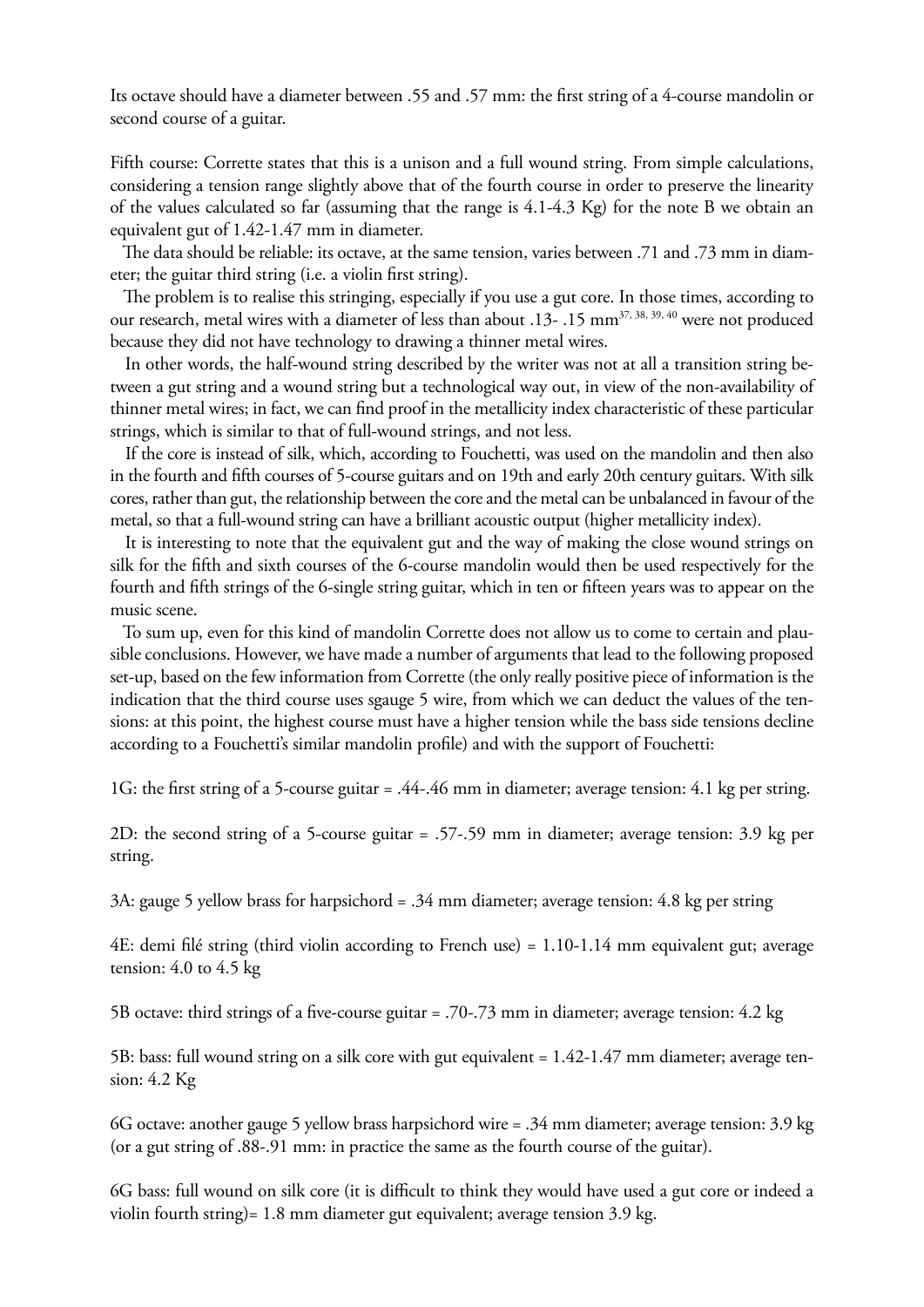The uncertainty over using octave strings in gut or yellow brass gauge 5 is a matter of relative importance: Fouchetti points out that the use of metal wires or gut strings was a matter of personal taste:

Toutes les barres qui partagent les Cordes indiquent les notes qui se font sur chaque cordes. Il faut bien remarquer comment sont posees les notes pour seavou les faire sur chaque corde; cela demande un peu d'attention dans les commoncements La Mandoline a via cordes se monte en cordes de boyeau ou en cordes de laiton. cela dépend du gout. J'ai fait la Gamme de cet Instrument dans le ton naturel comme celle de la Mandoline à quatre cordes, car quand on scait les tons naturels onscait bien vite les diézes et les bémols, puisque le dieze fait hausser la note d'un demi ton, cela n'est pas bien difficile a comprendre. Par exemple, si j'ai un Fa

# **Practical evidence**

## **Four-course mandolin: the Fouchetti set-up**

First course: .56 mm gut gauge string: no mechanical or acoustic problems were found.

Second course: yellow commercial brass wire for harpsichord diameter .35 mm. The main problem turns out to be how to tie it on. Being a very hard harpsichord brass wire the problem is its fragility when bent. In our case, we solved the problem by making a very long loop so that, when put in tension, it will 'lock' itself, eliminating any string breakage problem at the pegs due to the presence of sharp angles.



Third course: we used .30 mm yellow commercial harpsichord hard brass wire. It is not possible to twist together directly the two wires, the brass being very hard as it tends to break during twisting, resisting the operation, finally coming to different degrees of twist along the string. The solution to this problem was to soften the two wires just a bit (not totally) by heating them to 350 degrees (in this regard we did a number of tests whose final result indicated that the wire has to be heated between 330 and 370 degrees Celsius) for one minute. The wire thus obtains an intermediate degree of hardness, allowing it to be bent and still retaining a residual degree of hardness counteracting the yielding of the wire under tension.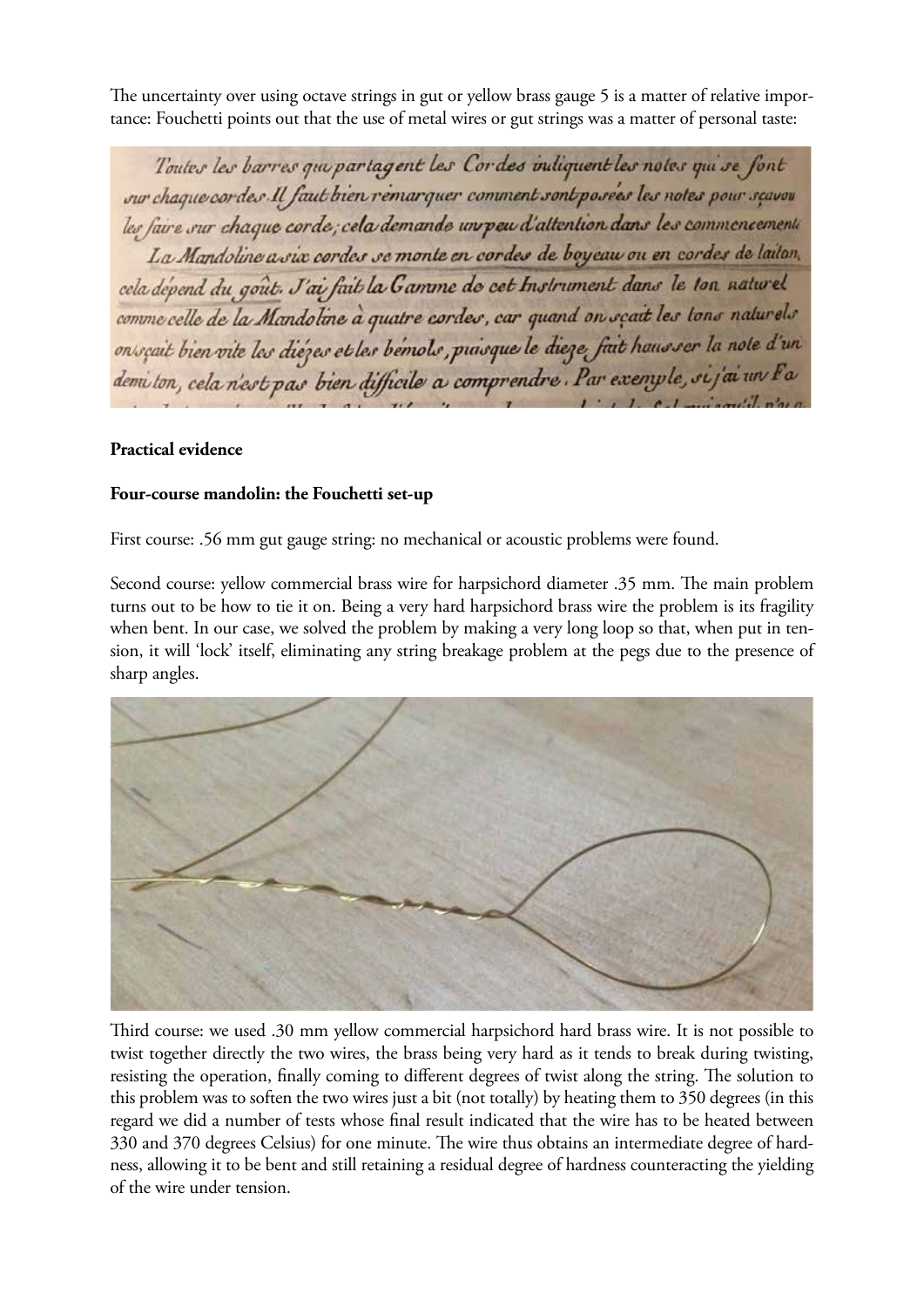The degree of twisting of the string is a crucial aspect: if it is very high (high twist) the sound is very bright but it also reduces the tensile strength. With less twist (low twist) the sound is less metallic; you have less sustain but you have a higher tensile stress. In other words, depending on the degree of twisting, you can modulate the desired tonal output until you find an acoustic balance between the second and the fourth course.

Fourth course: following the historical instructions we obtained a violin wound G whose equivalent gut is 1.80 mm (a slightly lighter violin second string covered with silver wire): for the octave a second yellow brass wire is used, the same of those of the second course.

Conclusions: The overall acoustic balance of the set was homogeneous and thus also the feel of tension among the strings (at a pitch standard of 392 Hz).

# **Six-course mandolin according to our interpretation of Corrette interpretation (and playing with a cherry bark pick)**

First course: .46 mm gut: no acoustic or mechanical problems found

Second course: .56 mm gut: no acoustic or mechanical problems found

Third course: .35 mm yellow brass wire: the tension feels a little higher than the upper strings; it sounds more brilliant than the second and third course. Working tension: for a better balance the diameter should be reduced to .33-.34 mm. There is no solution for the brilliant acoustic output. Alternative: .88 mm gut string: no mechanical problem; acoustically aligned with the first two top courses and with the fourth course

Fourth course: two violin third demifilé strings are used: equivalent to gut of about 1.15 mm. There were no mechanical problems. The sound was a bit dimmer compared to that of the third course, whenever it is done using yellow brass instead gut.

Fifth course: the bass consists of an average 19th century guitar fourth D string wound with silvered copper wire on silk core whose equivalent gut is about 1.40 mm. The octave string is a gut third string of a 5-course guitar of .73 mm (see the Stradivari information above, re: the thick violin top string)

Sixth course: the bass consists of an average 19th century guitar fifth A string wound with a silvered copper wire on silk whose equivalent gut would be about 1.80 mm. The octave string is a .88 mm gut equivalent to a fourth string of a 5-course guitar.

In the view of the present writer this experimental set-up is completely satisfactory. There are no mechanical problems; acoustic and dynamic balance are good including with regards to the fifth course. We tested a yellow brass wire as an octave for the sixth course but this resulted in a tonal disequilibrium with the other higher courses.

 Critical points revolve around the use of brass wire on the third course, due to the tonal difference with the others gut courses. Likewise, the use of a yellow brass wire as an octave of the sixth courses is unlikely to be successful due to the tonal disequilibrium that occurs. The best balancing set-up therefore is the one that uses gut strings for the first three courses and for all the octaves; close wound silk core for the fifth and sixth course and a demifilè wound gut string for the fourth course: however, for this course one could experiment with a silk-type string on silk core, which, however, so far has not been found in the records of the 18th century.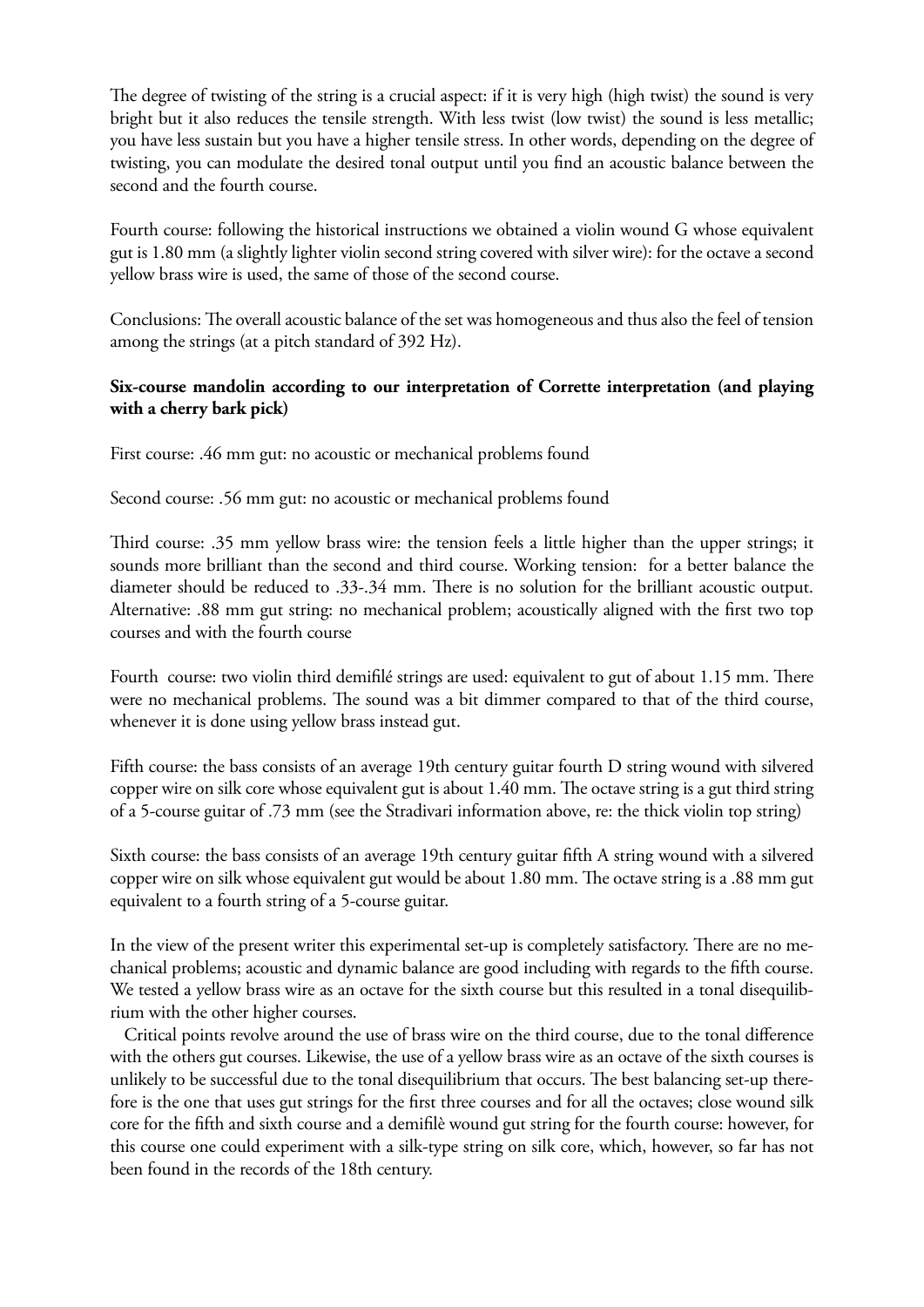## **Conclusions**

Although some 18th century mandolin methods have survived, when it comes to understanding what kind of strings to use, we have only two available sources: Fouchetti and Corrette.

 The data provided by Fouchetti for 4-course double-strung mandolins are technically and acoustically consistent: they give a set-up whose tension value is within a range of acceptability and homogeneity between the various strings. The strings of the four courses are from the technological and acoustic vision point, close to perfection considering what was available at that time. Unfortunately, Fouchetti says nothing about the 6-course mandolin.

 The description provided by Corrette, however, is incomplete and sometimes confusing: it is not possible to directly extract anything usable unless you go through a critical re-elaboration of the data provided as we have done here. If we see how much he wrote in comparison with Fouchetti (in some ways there are interesting overlaps), it is always necessary to take in account what could or could not be done at the time (in short the technical limits and materials available), then it is possible to formulate a concrete proposal even for the 6-course mandolin.

 For the 4-course mandolin Fouchetti's data is validated only partially by Corrette (in respect of the the gauge 5 wire for the second course, for example).

 For the 6-course mandolin, as we have seen, we can refer only to Corrette: I believe that our process of reasoning and evaluation is interesting not only from the acoustic point of view but also from the point of view of the times available materials.

 However, we have a last consideration: Corrette does not clarify whether the 6-course mandolin should be played with the plectrum or with fingers, like the lute. One would point out that from the tension values we calculated you could have considerable difficulty playing a 6-course mandolin directly with the fingers. As an example, the tension range currently accepted on the lute today (which is a much larger instrument) is between 2.7 to 3.3 kg.

 The rules of the time are clear and repeated several times in historical documents: big lutes have fatter strings, small lutes have thinner strings (i.e. with reduced tensions): a mandolin played with fingers and not with a plectrum with a vibrating length of only 31.5 cm giving a tactile feel of tension similar to the lute should therefore have in proportion a fairly low tension, say around 2.0 Kg. This would involve, however, a gut string for the first course of .31-.33 mm gauge only: this is not physically possible. In fact, the thinnest, unpolished gauge that comes out from a single lamb gut of a few months old—as indicated by ancient sources—is about .40-.46 mm in diameter and produces a higher working tension than those of 2.0 Kg before indicated.

 One possible solution (the only that can work out, in my opinion) is that the 6-course mandolin with glued bridge may have been played exclusively with nails. Such a solution would have enabled it to work easily without the plectrum (the nail itself can acts close to a plectrum), with clear and crystal sound and even under considerable working tensions (like in use on the modern classical/flamenco guitars that cannot be used without nails), otherwise objectively it is difficult to play only with the fingertips. It is historically known that among the 18th-century mandolinists there are also many theorbo and archlute players who used the nails of their right hand, such as Filippo da Casa. Hard to cut them off just to play the mandolin while they are, at the same time, playing also the theorbo.

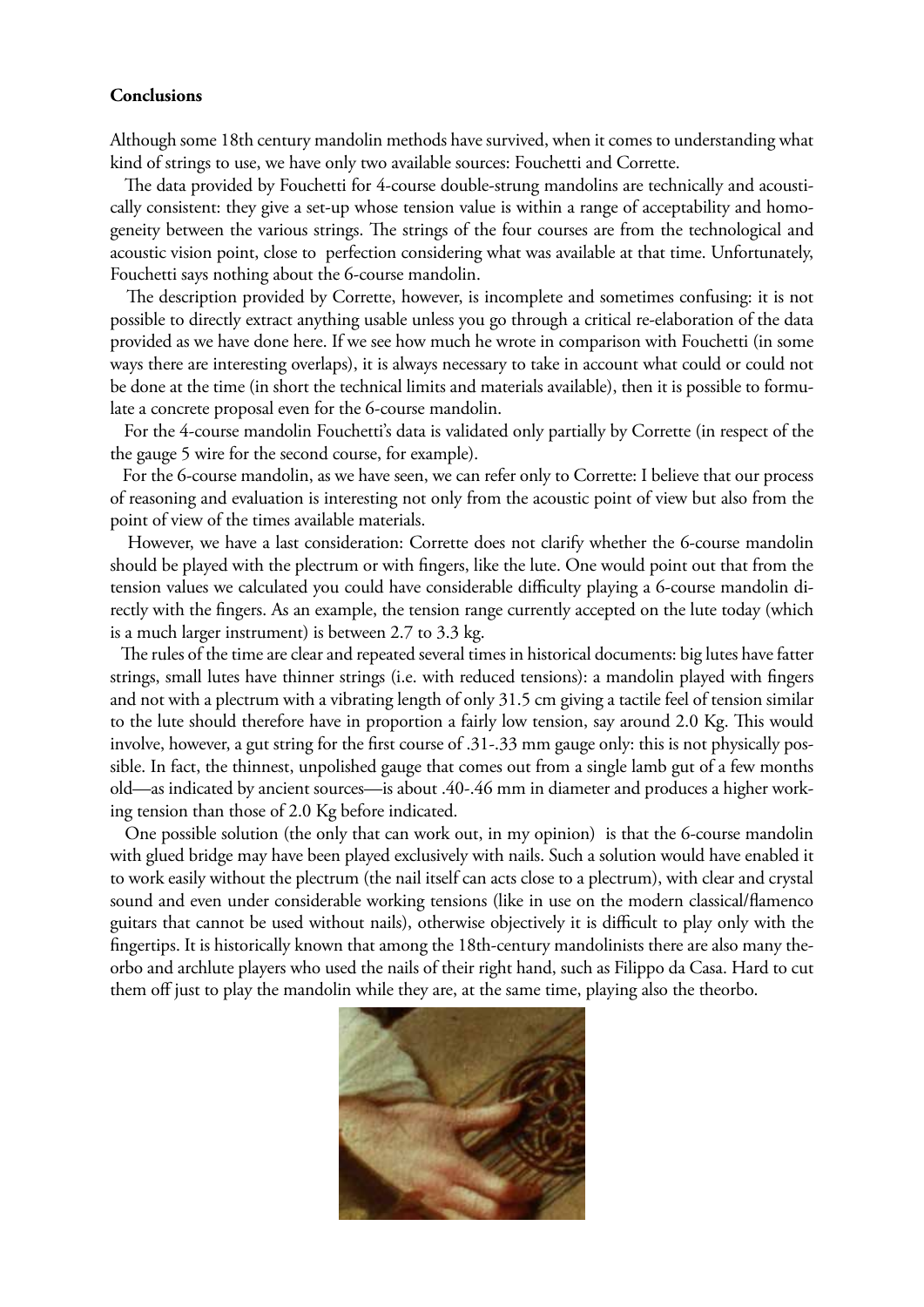I pass that question on to all the similar mandolin players: nevertheless these are the calculations and the results that emerged.

*Vivi felice!*

# **NOTES**

- 1. Djilda Abbott, Ephraim Segerman: 'Strings in the 16th and 17th centuries', *The Galpin Society journal,* XXVII (1974), pp. 48-73.
- 2. The values obtained in this example are the ones specifically made using the manufacturer technology for trebles, which is used to obtain the maximum tensile strength (and all 'surface abrasion), as we will see better later on. In other words, in their manufacturing process elasticity is not consider (factor that can be overlooked for these thin strings), factor that is on the contrary consider for all the other kind of that are not used on the first spot: for these strings we only want to achieve the maximum elasticity possible. Elasticity and tensile strength are inversely proportional.
- 3. To make things easier we decide to use a standard frequency value. The French reference pitch according to the existing studies was included between 385 and 400 Hz. See: Alexander J. Ellis in *Studies in the History of Music Pitch: Monographs by Alexander J. Ellis and Arthur Mendel* (Amsterdam: Frits Knuf, 1968; New York: Da Capo Press); Arthur Mendel: 'Pitch in western music since 1500: a re-examination' *Acta musicologica*- L (1978), pp. 1-93; Ephraim Segerman: 'On German Italian and French pitch standards in the 17th and 18th centuries', *FOMRHI quarterly* no. 30, (January 1983), comm.442.
- 4. Ephraim Segerman: comm 1545 in *FOMRHI Quarterly* 89, (October 1997).
- 5. Ephraim Segerman: comm 1593 in *FOMRHI Quarterly* 92, (July 1998).
- 6. Daniello Bartoli: '*Del suono, de' tremori armonici e dell'udito', a spese di Nicolò Angelo Tinassi,* (Roma 1679), p. 263.
- 7. Metal strings worked near to their breaking point; see: William R. Thomas and J. J. K. Rhodes: 'The string scales of Italian keyboard instruments', *The Galpin Society Journal* XX (1967), p.48; Michael Spencer: 'Harpsicord physics', *The Galpin Society Journal*, XXXIV, (March 1981), pp. 3-7, Ephraim Segerman: 'Bulletin Supplement', *FOMRHI quarterly* no. 39, April 1985, p.11; 1768—Adlung's statement: 'When a harpsicord is strung so that the pitch can be safely raised a semitone, one can be secure . . .'.
- 8. Marin Mersenne: *Harmonie Universelle* (1636, Livre Troisiesme), Proposition XII e Proposition XIII, see note no.7 p. 58.
- 9. Ephraim Segerman: 'New Grove DOMI: ES Mo 4: Ca to Ci entries'. *FOMRHI quarterly* no. 43, (April 1986), comm. 698. Also Harvey Hope: 'Ref J. M. S. remarks on the New Grove Chitarra battente', *FOMRHI quarterly* no.43, (April 1986), comm. 709; Peter S. Forrester: 'Citterns and chitarras battente: re. Comm.698, Grove Review'. *FOMRHI quarterly* no. 44, July 1986, comm. 740; Ephraim Segerman: 'Response to Comms 739 and 740', *FOMRHI quarterly* no.44, July 1986, comm. 742; Peter S. Forrester: '17th c. Guitar woodwork'. *FOMRHI quarterly* no. 48, July 1986, comm. 825; James Tyler: *The Early Guitar—A History and Handbook*; Early Music series: 4, (Oxford University Press, London, 1980). Quoted By by Ciro Caliendo: *La Chitarra battente.*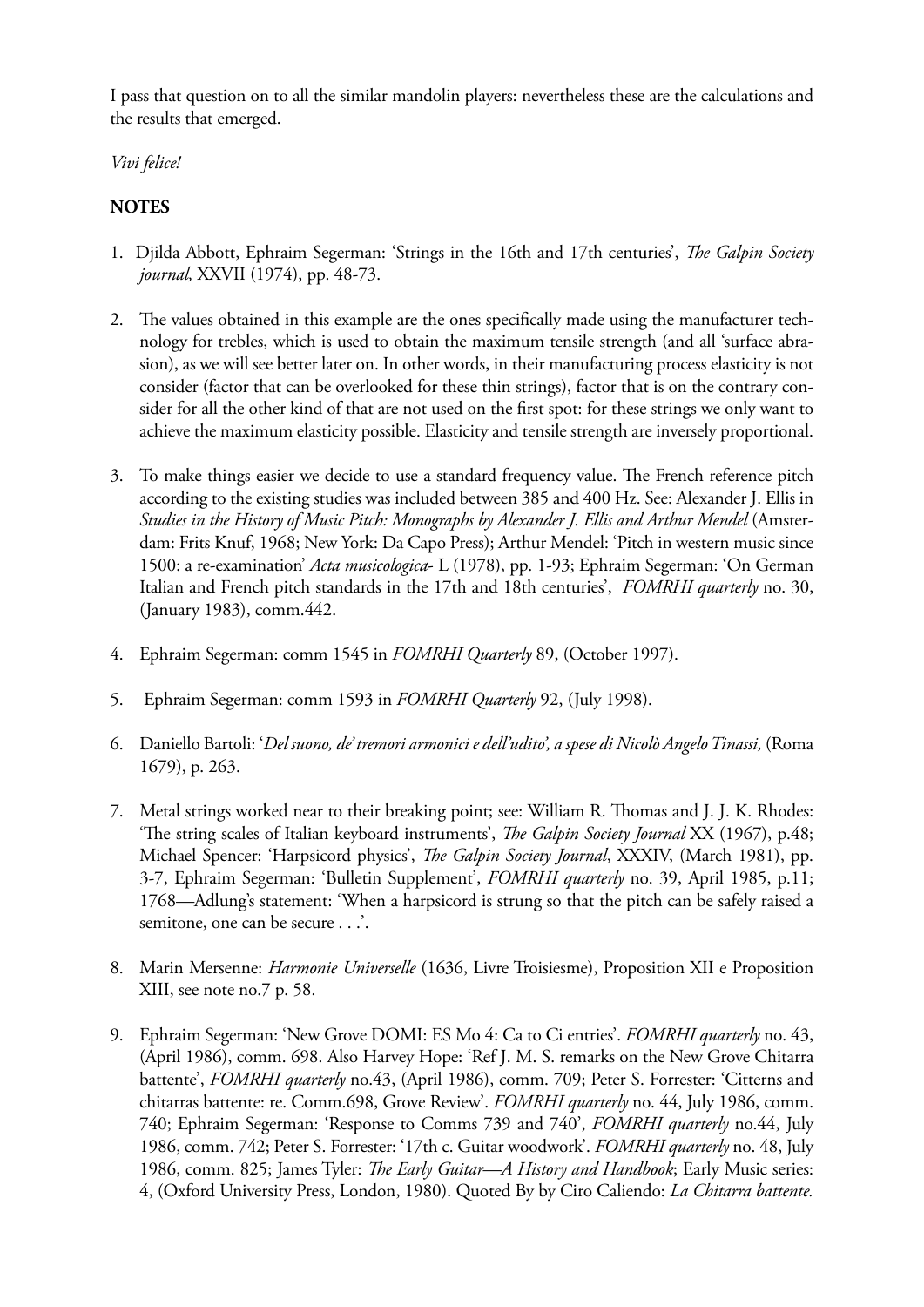*Uomini, storia e costruzione di uno strumento barocco e popolare* (Edizioni Aspasia, Aprile 1998), pp. 24–25.

- 10. Cary Karp: 'Strings, twisted and Mersenne', *FOMRHI quarterly* no. 12, (July 1978), comm.137; Ephraim Segerman & Djilda Abott: 'On twisted metal strings and Mersenne's string data', *FO-MRHI quarterly* no.13 (October 1978), comm. 164. See further Cary Karp: 'On Mersenne's twisted data and metal strings', *FOMRHI quarterly* no. 14, (January 1979), comm. 183; Ephraim Segerman: 'Mersenne untwisted-a counter-Carp to comm.183', *FOMRHI quarterly* no.15 (April 1979), comm. 199.
- 11. Cary Karp: *The pitches of 18th Century strung Keyboard Instruments, with Particular Reference to swedish Material*, SMS-Musikmuseet Technical Report no. 1 (SMS-Musikmuseet, Box 16326, 103 26 Stockholm, Sweden, 1984), 129 pp. See also: 'On wire-comms and wire-comm comments', *FOMRHI quarterly* no. 11 (April 1978), comm. 134; Karp wrote that 'In as much as the lower portion of this range was generated by piano wire . . . .
- 12. Remy Gug: 'About old music wire'. *FOMRHI quarterly* no. 10, (January 1978), comm.105. Gug wrote that 'Let us first specify that the concerned strings have been taken from instruments used in the XVIIth and XVIIIth centuries: harpsicords, spinets, clavichords, dulcimers'.
- 13. Marco Tiella: *Problemi connessi con il restauro degli strumenti musicali*, pp. 22-23.
- 14. See note no. 10.
- 15. Ephraim Segerman: 'Neapolitans mandolins, wire strengths and violin stringing in late 18th c. France', *FOMRHI quarterly* no.43, April 1986, comm. 713, the first modern paper on the subject, as far as Segerman himself knew.
- 16. Gianni Podda: 'Prove di trazione e determinazione della tensione di rottura per corde antiche e moderne', pp. 36-38, *Atti del seminario per la didattica del restauro liutaio* (estate musicale 1981; Premeno).
- 17. Remy Gug: 'Jobst Meuler or the secret of a Nuremberg wire drawer', *FOMRHI quarterly* no.51, (April 1988), comm. 866, p. 29.
- 18. Giovanni Fouchetti: *Méthode pour apprendre facilement á jouer de la mandoline á 4 et á 6 cordes*  (Paris 1771, reprint: Minkoff, Genève, 1983), p. 5.
- 19. Michel Corrette: *Nouvelle Méthode pour apprendre à jouer en très peu de temps la Mandoline par Mr. Corrette* (Paris, 1772).
- 20. Op. cit. 17.
- 21. Francois de Lalande, *Voyage en Italie […] fait dans les annés 1765 & 1766, 2a edizione,* vol IX, (Desaint, Paris, 1786), pp. 514-9, Chapire XXII 'Du travail des Cordes à boyaux . . .' : '. . . on ne met que deux boyaux ensemble pour les petites cordes de mandolines, trois pour la premiere corde de violon . . .'.
- 22. Mimmo Peruffo: 'Italian violin strings in the eighteenth and nineteenth centuries: typologies, manufacturing techniques and principles of stringing', *Recercare*, IX, (1997) pp. 155-203. See also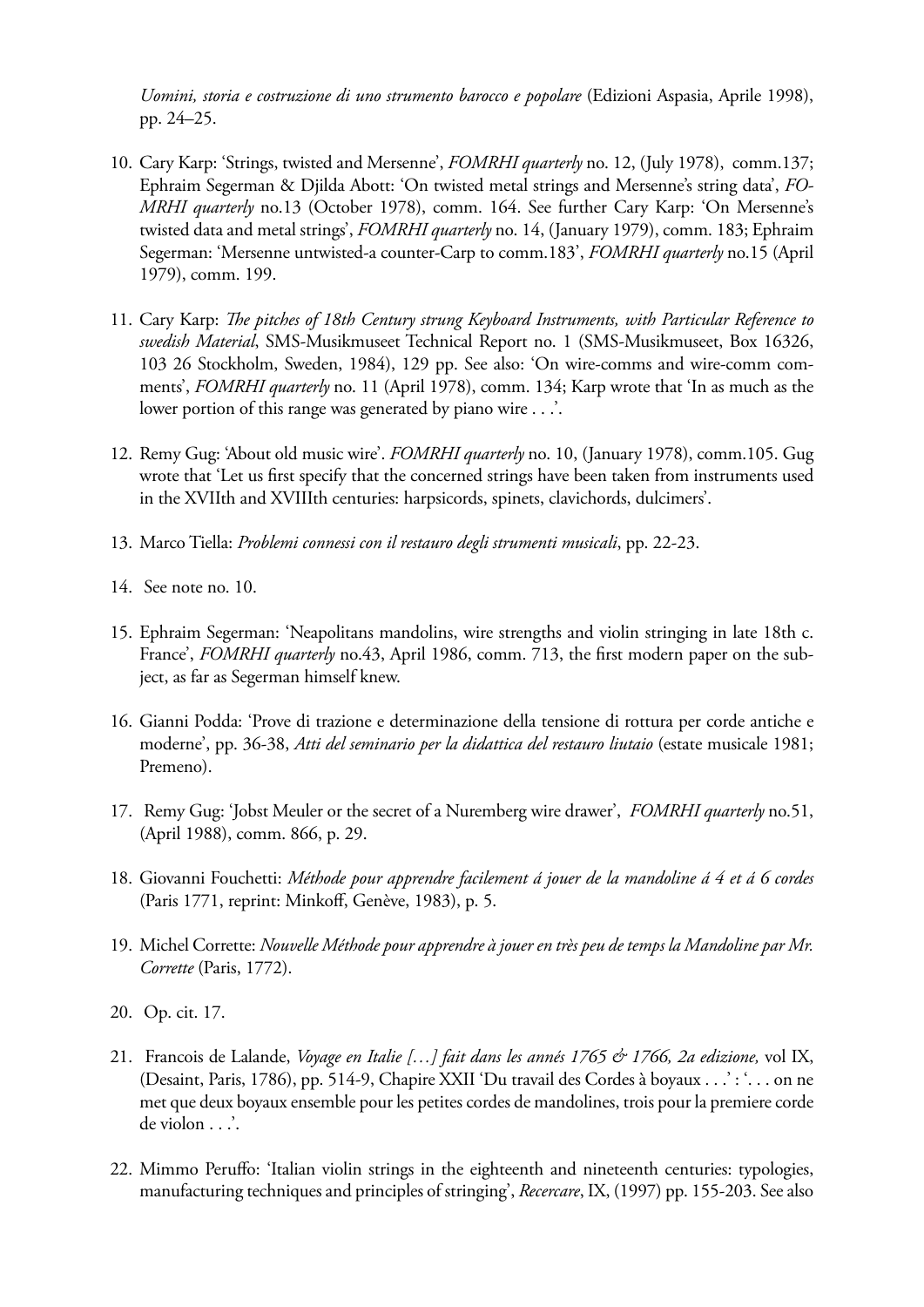Antoine Germain Labarraque: *L'art du boyaudier* (Imprimerie de Madame Huzard, Paris 1812), pp. 31-2.

- 23. Patrizio Barbieri: 'Giordano Riccati on the diameters of strings and pipers', *The Galpin Society Journal*, XXXVIII, 1985, pp. 20–34: 'Colle bilancette dell'oro pesai tre porzioni egualmente lunghe piedi 1 \_ Veneziani delle tre corde del Violino, che si chiamano il tenore, il canto e il cantino. Tralasciai d'indagare il peso della corda più grave; perchè questa non è come l'altre di sola minugia, ma suole circondarsi con un sottil filo di rame.'.
- 24. Ephraim Segerman: 'Strings thorough the ages', *The Strad*, part 1, (January 1988), pp. 20–34, pp. 52–5, part 2 ('Highly strung'), March 1988, pp. 195-201, part 3; 'Deep tensions', (April 1988), pp. 295-9.
- 25 Cryseul, Géoffrion: *Moyen De Diviser Les Touches Des Instruments à Cordes, Le Plus Correctement Possible . . . On y Voit La Manière Dont Les Artistes Doivent Considérer Les Loix Qu'Impose Le Tempérment . . . Et L'on Imagine Un Moyen D'Accorder Les Clavessins* (Paris: Rodez, 1780).
- 26. http://harps.braybaroque.ie/Taskin\_stringing3.htm. On this website you can find interesting comparisons between the Cryseul gauges scale and its relative mm gauges based on numeours scholars' opinions.
- 27. Don Juan Guerrero: *Methode pour Aprendre a Jouer de la Guitarre* (Paris 1760).
- 28. Patrizia Frisoli, 'The Museo Stradivariano in Cremona', *The Galpin Society Journal*, XXIV, (July 1971) p. 40.
- 29. Patrizio Barbieri, op. cit. 21.
- 30. De Lalande: op. cit. 19.
- 31. Philippe Savaresse: 'Cordes pour tous les instruments de musique', in Charles P.-L.aboulaye: *Dictionnaire des arts et manufactures*, vol. I, (3rd edn., Lacroix, Paris, 1865).
- 32. George Hart, *The violin and its music* (Dulau and Schott, London 1881), pp. 46-7. Michel Corrette, *Les Dons d'Apollon*, (Paris, 1763), p. 22, Capitolo XVI.
- 33. Attanasius Kircher, *Musurgia Universalis sive Ars Magna Consoni et Dissoni in X. Libros Digesta,*  (Roma, 1650), Caput II, p. 476: '. . . ita hic Romae gravissimam tesdudinis chordam ex 9 intestinis consiciunt, secundam ex 8, & sic usque ad ultimam, & minimam, quae ex uon intestino constat.'.
- 34. Michel Corrette, *Les Dons d'Apollon*, ibid.
- 35. Sebastien de Brossard: [*Fragments d'une méthode de violon*], manuscript, *c.*1712, Paris, Bibliothèque Nationale, Rés. Vm8 c.i, f. 12<sup>r</sup>, cited in Barbieri: 'Giordano Riccati', p. 34.
- 36. Jean-Benjamin de Laborde, *Essai sur la musique ancienne et moderne*, (Eugène Onfroy, Paris 1780), livre second, 'Des instruments', pp. 358-9: 'Violon [. . . ] Ordinairement la troisième et la quatrième sont filées; quelque fois la troisième ne l'est pas' (Violon [. . .])